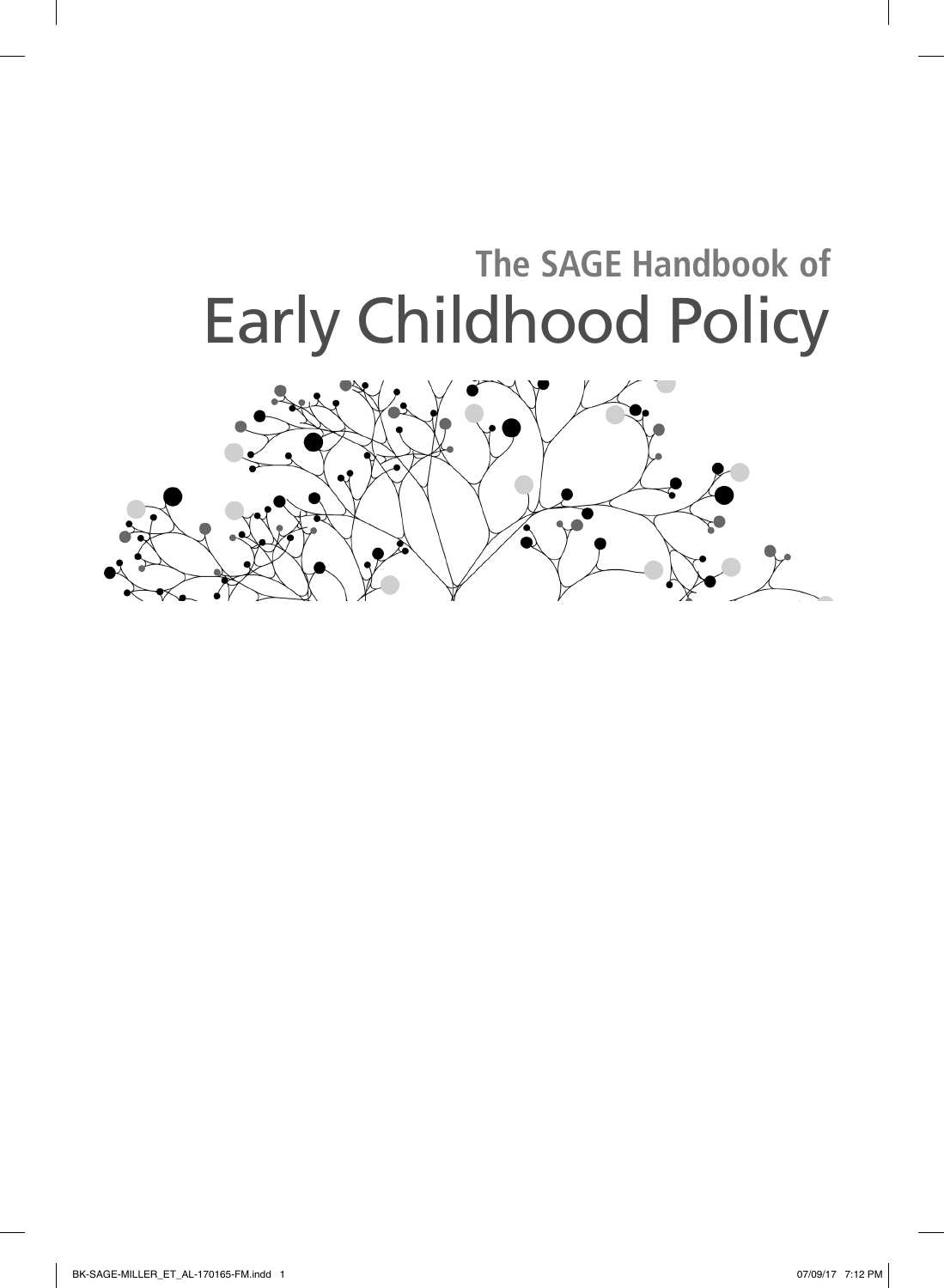I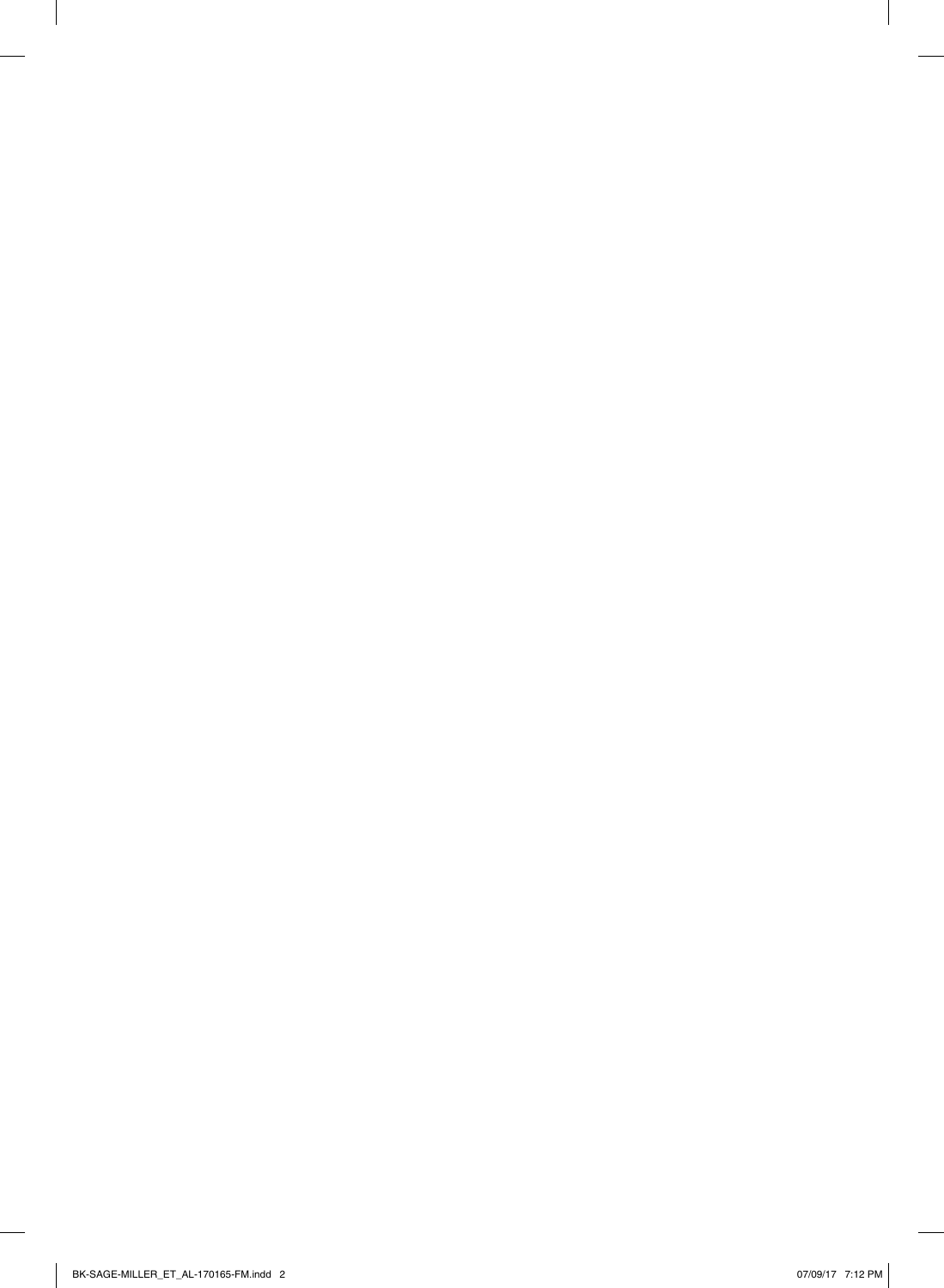# **The SAGE Handbook of** Early Childhood Policy



### Edited by Linda Miller, Claire Cameron, Carmen Dalli and Nancy Barbour



Los Angeles | London | New Delhi | Singapore | Washington DC | Melbourn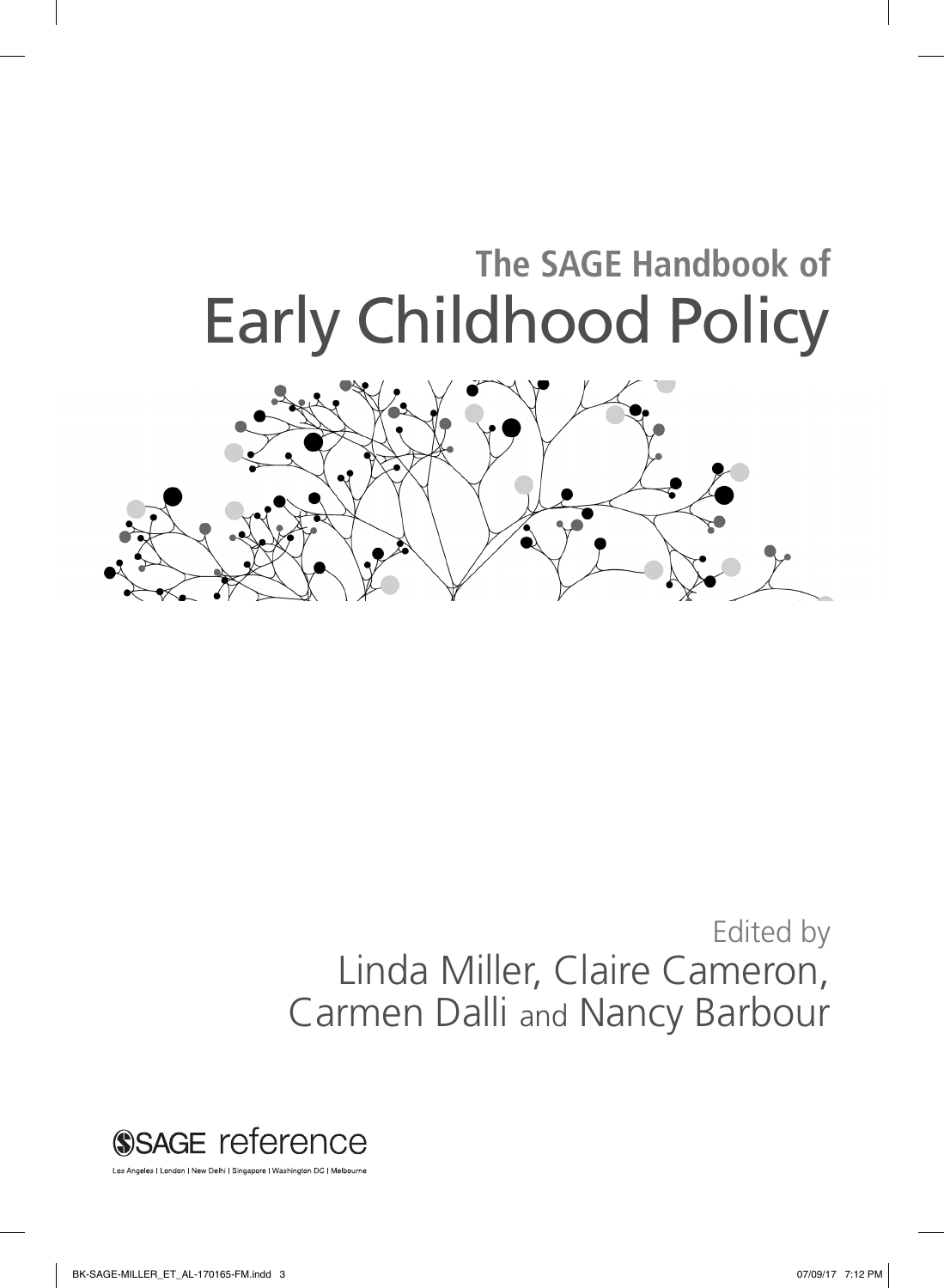

Los Angeles | London | New Delhi Singapore | Washington DC | Melbourne

SAGE Publications Ltd 1 Oliver's Yard 55 City Road London EC1Y 1SP

SAGE Publications Inc. 2455 Teller Road Thousand Oaks, California 91320

SAGE Publications India Pvt Ltd B 1/I 1 Mohan Cooperative Industrial Area Mathura Road New Delhi 110 044

SAGE Publications Asia-Pacific Pte Ltd 3 Church Street #10-04 Samsung Hub Singapore 049483

Editor: Jude Bowen Editorial Assistant: Colette Wilson Production Editor: Rudrani Mukherjee Copyeditor: Sunrise Setting Proofreader: Sharon Cawood Indexer: Martin Hargreaves Marketing Manager: Dilhara Attygalle Cover Design: Wendy Scott Printed in the UK

At SAGE we take sustainability seriously. Most of our products are printed in the UK using FSC papers and boards. When we print overseas we ensure sustainable papers are used as measured by the PREPS grading system. We undertake an annual audit to monitor our sustainability.

Introduction, Conclusion and Editorial Arrangement © Linda Miller, Claire Cameron, Carmen Dalli and Nancy Barbour 2018

Chapter 1 © Nora Milotay 2018 Chapter 2 © Venita Kaul and Shipra Sharma 2018 Chapter 3 © Nicole Klinkhammer and Birgit Riedel 2018 Chapter 04 © Jytte Juul Jensen 2018 Chapter 05 © Yoshie Kaga 2018 Chapter 06 © Lynn Ang 2018 Chapter 07 © Hui Li and Jingying Wang 2018 Chapter 08 © Jacqueline Jones 2018 Chapter 09 © Helen May 2018 Chapter 10 © Jennifer J. Chen 2018 Chapter 11 © Cynthia Adlerstein and Marcela Pardo 2018 Chapter 12 © Teresa T. Harris and Nkidi C. Phatudi 2018 Chapter 13 © Martin Woodhead, Jack Rossiter, Andrew Dawes and Alula Pankhurst 2018 Chapter 14 © Michelle J. Neuman 2018 Chapter 15 © Peter Moss 2018 Chapter 16 © Eva Lloyd 2018 Chapter 17 © Christopher P. Brown 2018 Chapter 18 © Diane Horm, Noreen Yazejian, Portia Kennel and Cynthia D. Jackson 2018 Chapter 19 © June O'Sullivan 2018 Chapter 20 © Merle Allsopp, Hloniphile Dlamini, Lucky Jacobs, Seeng Mamabolo and Leon Fulcher 2018

Chapter 21 © Sonia Jackson and Katie Hollingworth 2018 Chapter 22 © Naomi Eisenstadt 2018 Chapter 23 © Mary Eming Young 2018 Chapter 24 © Michel Vandenbroeck 2018 Chapter 25 © Katarzyna Gawlicz 2018 Chapter 26 © Mere Skerrett 2018 Chapter 27 © Anne B. Smith† 2018 Chapter 28 © Emily Seulgi Lee and Shin Ji Kang 2018 Chapter 29 © W. Steven Barnett and Milagros Nores 2018 Chapter 30 © Sandra Mathers and Katharina Ereky-Stevens 2018 Chapter 31 © Jan Peeters and Brecht Peleman 2018 Chapter 32 © Christine Woodrow and Frances Press 2018 Chapter 33 © Dawn Tankersley, Mihaela Ionescu and Zorica Trikic 2018 Chapter 34 © Sharon Lynn Kagan, Rebecca E. Gomez and Jessica L. Roth 2018 Chapter 35 © Claire Cameron, Carmen Dalli and Antonia Simon 2018 Chapter 36 © Carmen Dalli, Nancy Barbour, Claire Cameron and Linda Miller 2018

Apart from any fair dealing for the purposes of research or private study, or criticism or review, as permitted under the Copyright, Designs and Patents Act, 1988, this publication may be reproduced, stored or transmitted in any form, or by any means, only with the prior permission in writing of the publishers, or in the case of reprographic reproduction, in accordance with the terms of licences issued by the Copyright Licensing Agency. Enquiries concerning reproduction outside those terms should be sent to the publishers.

#### **Library of Congress Control Number: 2017934341**

British Library Cataloguing in Publication data

A catalogue record for this book is available from the British Library

ISBN 978-1-4739-2657-8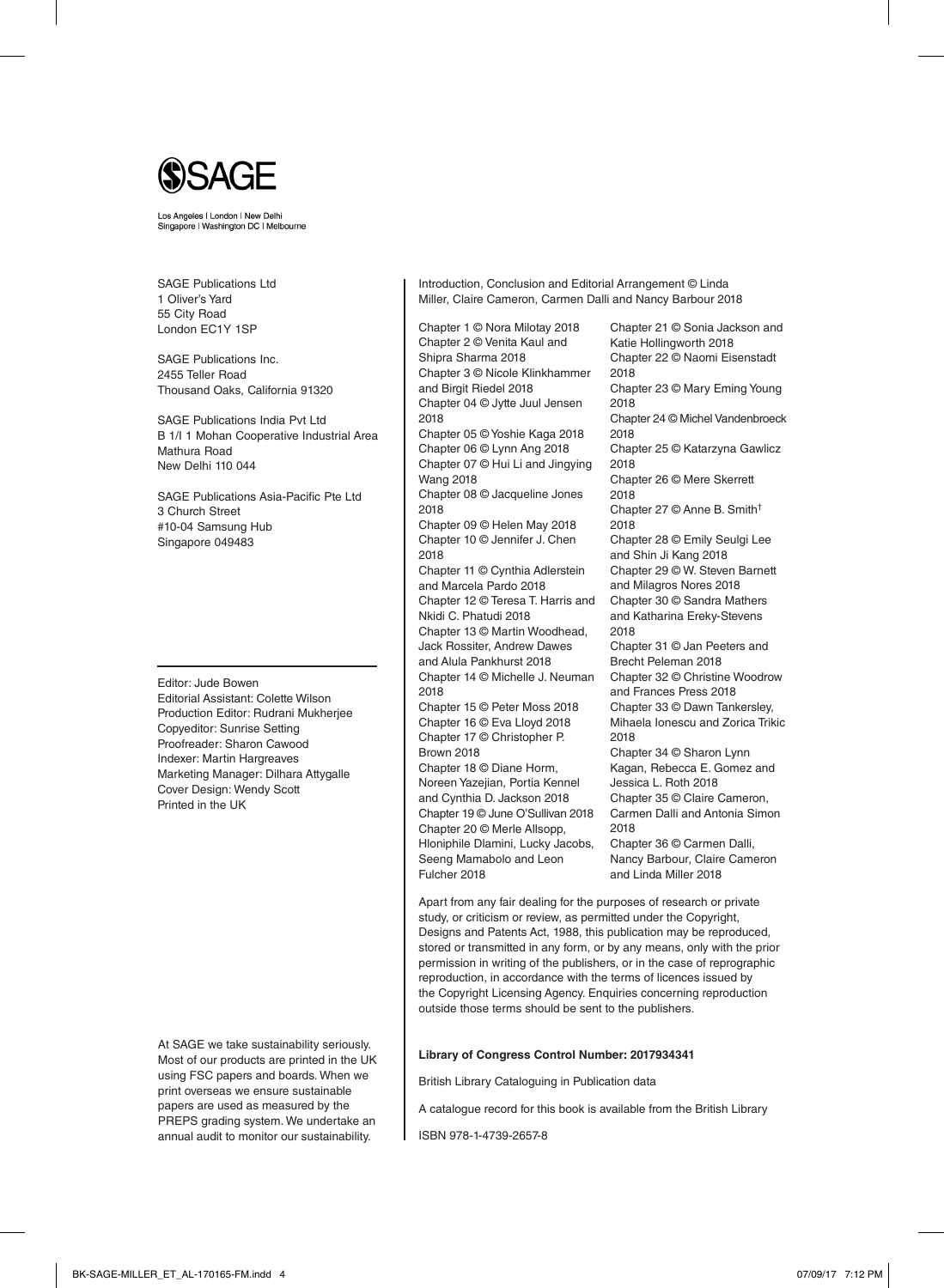### **Contents**

I

| List of Tables | List of Figures<br>Notes on the Editors and Contributors                                                                                                   | ix<br>xi<br>xiii |
|----------------|------------------------------------------------------------------------------------------------------------------------------------------------------------|------------------|
|                | Introduction: Exploring the Landscape of Early Childhood Policy<br>Linda Miller, Claire Cameron, Carmen Dalli and Nancy Barbour                            | $\mathbf{1}$     |
| <b>PART I</b>  | THE RELATIONSHIP BETWEEN RESEARCH, POLICY AND<br>PRACTICE: REGIONAL AND COUNTRY CASE STUDIES                                                               | 17               |
| 1              | Scientific Advice, Policy Formation and Early Childhood Education and<br>Care in the EU: The Intersection of Research, Policy and Practice<br>Nora Milotay | 19               |
| 2              | Early Childhood Policies in India: A Historical Analysis<br>Venita Kaul and Shipra Sharma                                                                  | 32               |
| 3              | An Incomplete Revolution? Changes and Challenges within German<br>Early Childhood Education and Care Policy<br>Nicole Klinkhammer and Birgit Riedel        | 49               |
| 4              | A Danish Perspective on Issues in Early Childhood Education and Care Policy<br>Jytte Juul Jensen                                                           | 71               |
| 5              | The Relationship between Early Childhood and Primary Education in France<br>and Sweden: A Policy Focus<br>Yoshie Kaga                                      | 87               |
| 6              | Early Childhood Policy in East Asia and the Asia Pacific Region,<br>with Reference to Myanmar<br>Lynn Ang                                                  | 108              |
| 7              | Implementing Free Early Childhood Education in a Completely<br>Privatised Market: A Case Study of Hong Kong<br>Hui Li and Jingying Wang                    | 120              |
| 8              | US Early Childhood Policy: Towards a More Coherent Early Childhood<br>Policy in the US<br>Jacqueline Jones                                                 | 133              |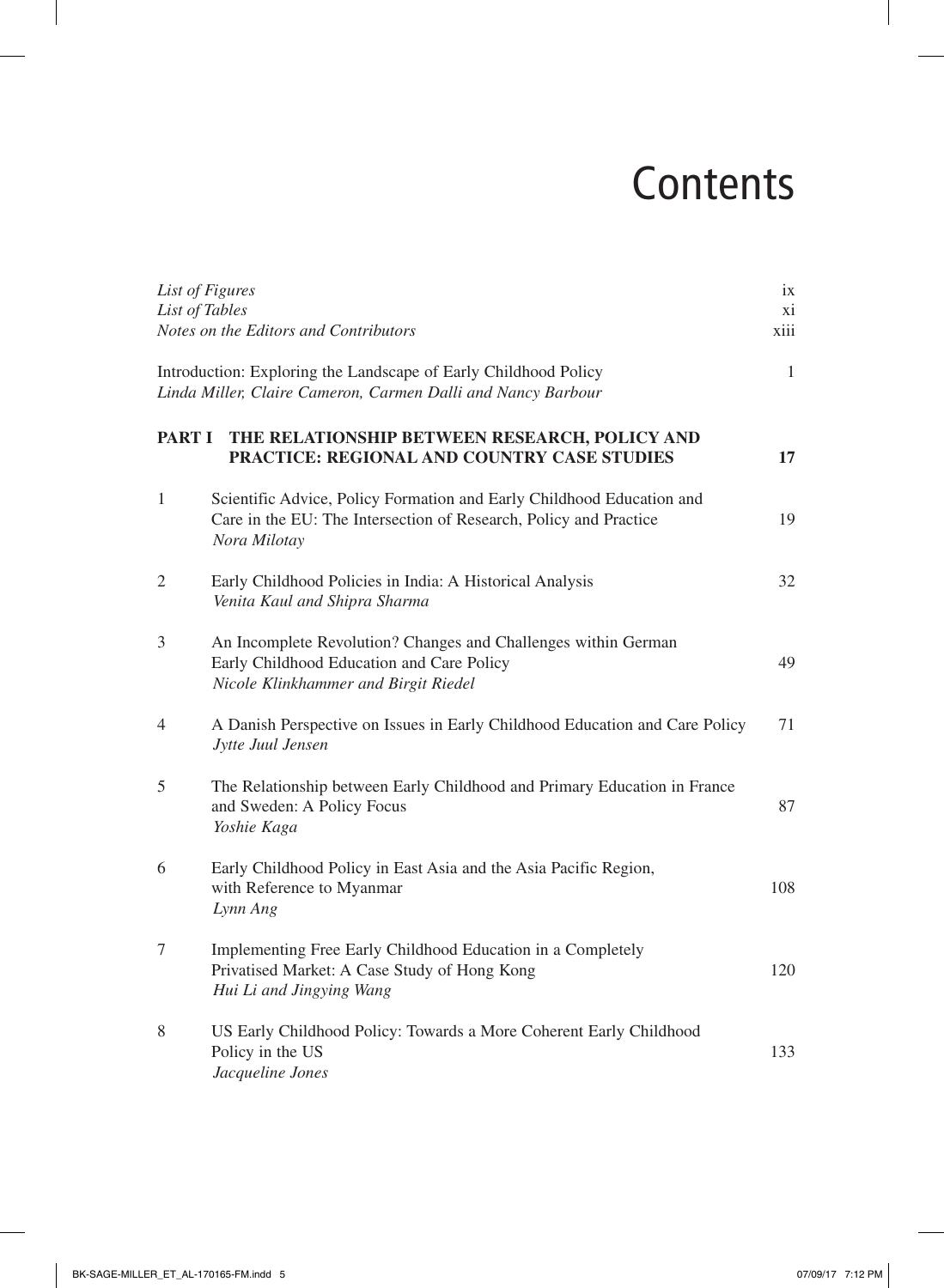| vi              | THE SAGE HANDBOOK OF EARLY CHILDHOOD POLICY                                                                                                                                                                        |     |
|-----------------|--------------------------------------------------------------------------------------------------------------------------------------------------------------------------------------------------------------------|-----|
| 9               | Documenting Early Childhood Policy in Aotearoa New Zealand:<br>Political and Personal Stories<br>Helen May                                                                                                         | 151 |
| 10              | Early Childhood Policy in China<br>Jennifer J. Chen                                                                                                                                                                | 165 |
| 11              | Highlights and Shadows in ECEC Policy in Latin America and the Caribbean<br>Cynthia Adlerstein and Marcela Pardo                                                                                                   | 180 |
| <b>PART II</b>  | EQUITABLE EARLY CHILDHOOD SERVICES: INTERVENTION<br>TO IMPROVE CHILDREN'S LIFE CHANCES                                                                                                                             | 201 |
| 12              | Equitable Early Childhood Services: Intervention to Improve Children's<br>Life Chances in South Africa<br>Teresa T. Harris and Nkidi C. Phatudi                                                                    | 203 |
| 13              | Scaling-up Early Learning as a Sustainable Development Priority:<br>A Case Study of Ethiopia<br>Martin Woodhead, Jack Rossiter, Andrew Dawes and Alula Pankhurst                                                   | 219 |
| 14              | Doing More with Less: Innovations in Early Childhood Development<br>from Low-resource Contexts<br>Michelle J. Neuman                                                                                               | 236 |
| 15              | What Place for 'Care' in Early Childhood Policy?<br>Peter Moss                                                                                                                                                     | 256 |
| 16              | Early Childhood Education and Care: Poverty and Access -<br>Perspectives from England<br>Eva Lloyd                                                                                                                 | 268 |
| 17              | <b>School Readiness</b><br>Christopher P. Brown                                                                                                                                                                    | 287 |
| 18              | Educare: A Model for US Early Childhood Services<br>Diane Horm, Noreen Yazejian, Portia Kennel and Cynthia D. Jackson                                                                                              | 303 |
| <b>PART III</b> | <b>EXTENDING PRACTICE: THE ROLE OF EARLY</b><br><b>CHILDHOOD SERVICES IN FAMILY SUPPORT</b>                                                                                                                        | 321 |
| 19              | A Childcare Social Enterprise: The London Early Years Foundation Model<br>June O'Sullivan                                                                                                                          | 323 |
| 20              | Supporting Young HIV-AIDS Survivors and Disabled Children in Family<br>Households in Rural South Africa: The Isibindi Model<br>Merle Allsopp, Hloniphile Dlamini, Lucky Jacobs, Seeng Mamabolo<br>and Leon Fulcher | 338 |

I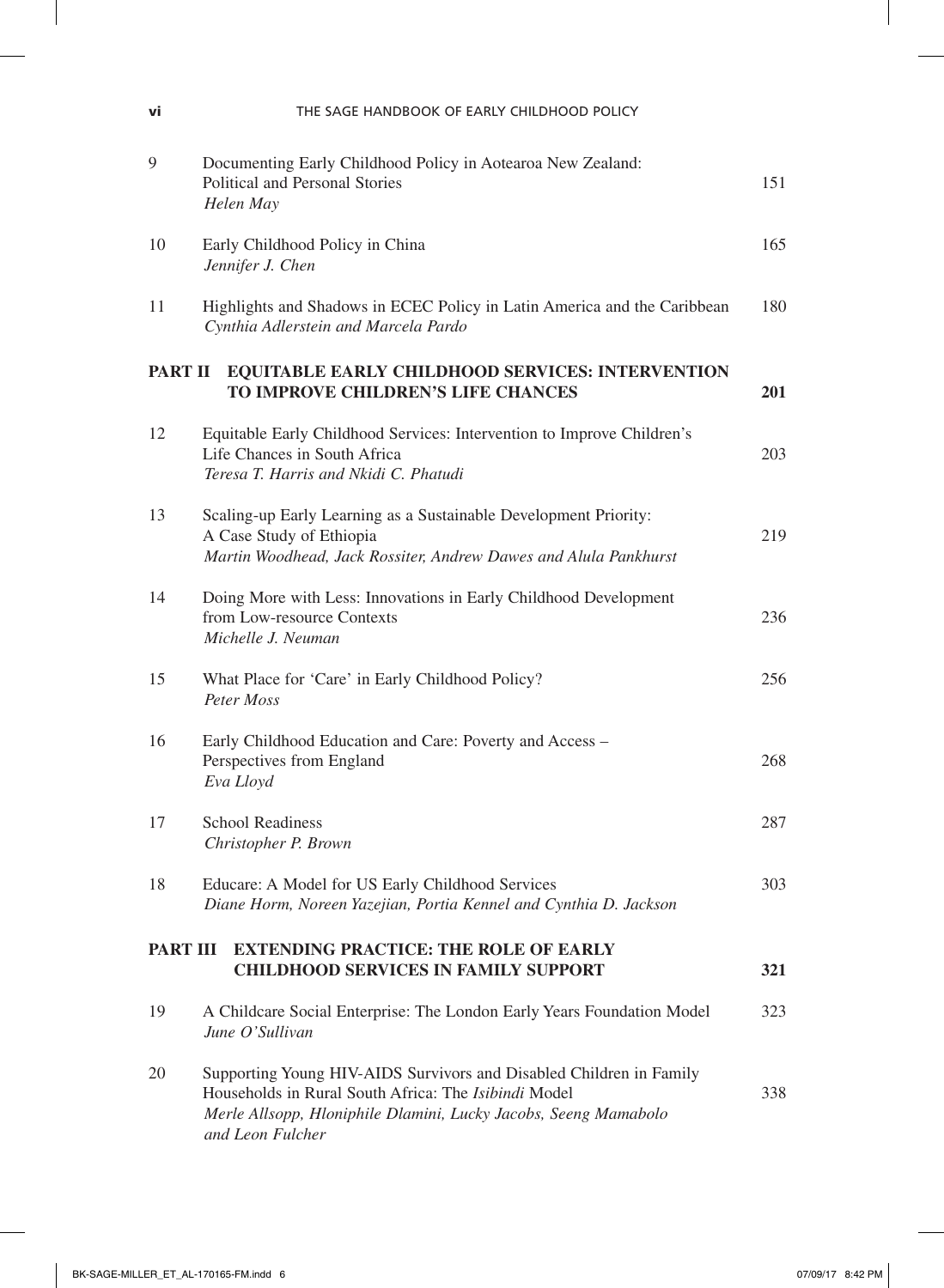| 21                                                                   | Children in Care in Early Childhood<br>Sonia Jackson and Katie Hollingworth                                                                                                  | 354 |  |
|----------------------------------------------------------------------|------------------------------------------------------------------------------------------------------------------------------------------------------------------------------|-----|--|
| 22                                                                   | Community-based Family Support: Lessons from Sure Start<br>Naomi Eisenstadt                                                                                                  | 369 |  |
| 23                                                                   | The Role of the Health Sector in Promoting Well-being in Early Childhood<br>Mary Eming Young                                                                                 | 384 |  |
| PARTICIPATION, RIGHTS AND DIVERSITY<br><b>PART IV</b>                |                                                                                                                                                                              |     |  |
| 24                                                                   | Supporting (Super)Diversity in Early Childhood Settings<br>Michel Vandenbroeck                                                                                               | 403 |  |
| 25                                                                   | Challenges of Practicing Democracy in Polish Preschools<br>Katarzyna Gawlicz                                                                                                 | 418 |  |
| 26                                                                   | Te Kōhanga Reo: Early Childhood Education and the Politics of<br>Language and Cultural Maintenance in Aotearoa, New Zealand -<br>A Personal-political Story<br>Mere Skerrett | 433 |  |
| 27                                                                   | Children's Rights and Early Childhood Education<br>Anne B. Smith <sup>†</sup>                                                                                                | 452 |  |
| 28                                                                   | The Lives of Refugee Children: A Korean Example<br>Emily Seulgi Lee and Shin Ji Kang                                                                                         | 467 |  |
| FUTURE DIRECTIONS FOR EARLY CHILDHOOD POLICY<br>483<br><b>PART V</b> |                                                                                                                                                                              |     |  |
| 29                                                                   | Costs and Benefits of Early Childhood Education and Care<br>W. Steven Barnett and Milagros Nores                                                                             | 485 |  |
| 30                                                                   | Quality of Early Childhood Education and Care for Children<br>under Three: Sound Foundations<br>Sandra Mathers and Katharina Ereky-Stevens                                   | 504 |  |
| 31                                                                   | The Competent System at the Intersection of Research,<br>Policymaking and Practice<br>Jan Peeters and Brecht Peleman                                                         | 522 |  |
| 32                                                                   | The Privatisation/Marketisation of ECEC Debate: Social versus<br>Neoliberal Models<br><b>Christine Woodrow and Frances Press</b>                                             | 537 |  |

Contents vii

 $\overline{\phantom{a}}$ 

 $\overline{\phantom{a}}$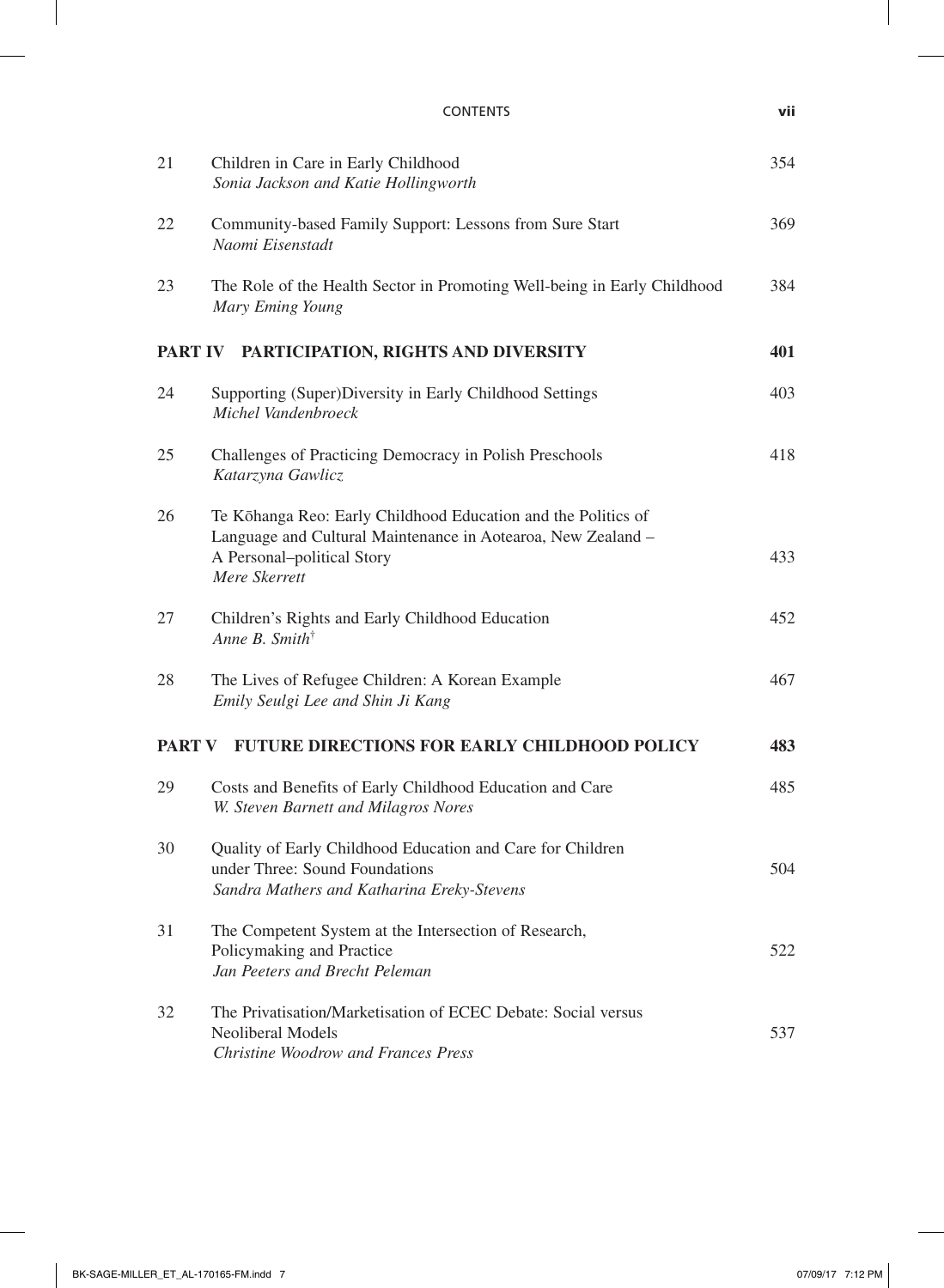

## Introduction: Exploring the Landscape of Early Childhood Policy

Linda Miller, Claire Cameron, Carmen Dalli and Nancy Barbour

This *Handbook* draws together recent and current research and analytical commentaries relevant to the field of early childhood (EC) policy. Since the turn of the twenty-first century EC policy has become an area of increasing priority for governments globally, and this volume makes a contribution to understanding the scope, scale and diversity of approaches taken by different jurisdictions. The chapters are authored by established policy scholars and authoritative policy actors as well as emergent policy researchers. In inviting contributors for this *Handbook* we had a number of objectives. We wanted to ensure the *Handbook* was truly 'global' in that it represented perspectives from across the world and beyond the global 'north'. Second, we were concerned to reach beyond established figures in the field of early childhood research and give space to emerging talent, such as recent doctoral researchers and architects of innovative practice. For us as editors, 'policy' is what happens in practice as much as what is written in policy documents. Third, we wanted to question what 'Early Childhood Education and Care' (ECEC) actually means – and 'looks like' – in different parts of the world and thus open up discussion and thinking about ECEC services and their purposes, such as support for families in communities, and to consider emerging issues such as 'superdiversity', the increasing 'marketisation' of ECEC services and the impact of supranational organisations – like the OECD – on global discourses about ECEC.

For these reasons we adopted a range of methods in finding contributors. Some authors were known to us as colleagues, as coresearchers or as members of the broader early childhood community whose work we had encountered in our professional lives, including at international conferences, often as keynote speakers. Others we deliberately sought out as well-known authors working on major trends and key areas of interest in ECEC. We asked some early career researchers whose work we felt should be reaching a wider audience. We also made sure that we located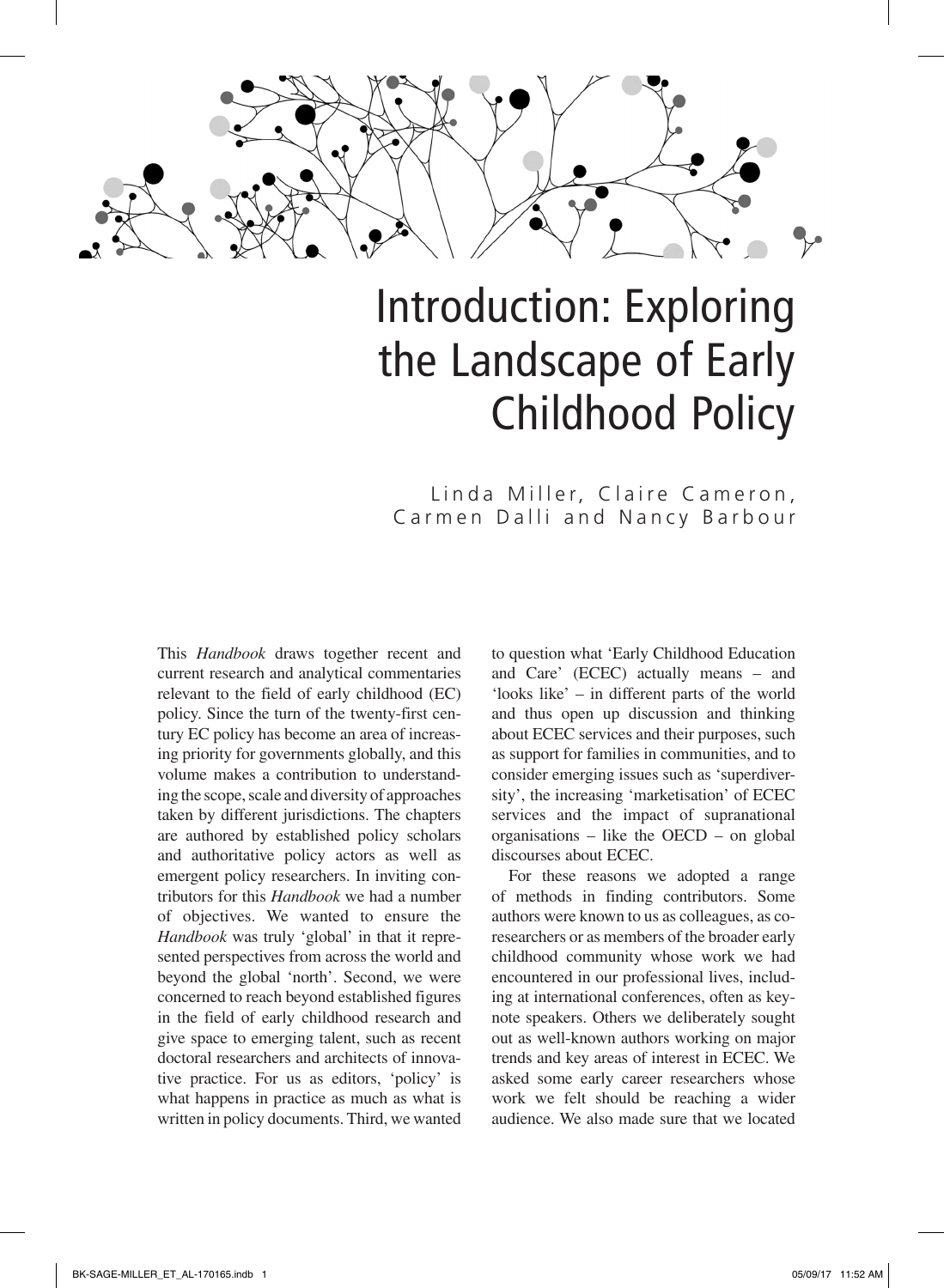experts who were writing about the gaps we discovered in the ECEC policy literature.

As a result, we have a very rich global representation of ideas, practices, theoretical perspectives, experiences and debating points relevant to the development of early childhood policy. No doubt there will still be some omissions but we are delighted that early childhood policy and practice in all continents (beyond Antarctica) are represented in the *Handbook*. Countries in Asia such as Myanmar (Ang), Hong Kong (Li and Wang), China (Chen), South Korea (Lee and Kang), Pakistan (Neuman) and India (Kaul and Sharma) are represented either as case studies or within thematic regional discussions. From Africa we have important discussions of Ethiopian and South African early childhood and family support practices (Woodhead, Rossiter, Dawes and Pankhurst; Harris and Phatudi; Alsopp, Diamini, Mamabula, Jacobs and Fulcher). There are six chapters principally or partly concerned with early childhood policy and practice in North America (Jones; Brown; Horm, Yazijian, Kennel and Stringfellow; Barnett and Nores; Mathers and Ereky-Stevens; Kagan, Gomez and Roth), and, again, they raise issues of cross-country learning or set the reported research in comparative contexts. In all chapters, the issues discussed stimulate ideas for other countries worldwide.

Two contributions address the South American context: Adlerstein and Pardo, whose focus is on Latin American and Caribbean countries; and Neuman, whose discussion of low- and medium-resource countries includes Zanzibar and Jamaica, as well as Kyrgyzstan and Pakistan, thus contributing further to the discussion in Asia.

Europe is a significant leader in terms of early childhood policy and practice and that is reflected in the *Handbook*, with 14 chapters represented here, discussing policy (Milotay) and practices from Poland (Gawlicz) to England (Cameron, Dalli and Simon; Eisenstadt; Moss; Mathers and Ereky-Stevens; Lloyd; O'Sullivan; Jackson and Hollingworth) and from France and

Sweden (Kaga), Denmark (Jensen), Germany (Klinkhammer and Riedel) and Belgium (Vandenbroeck; Peeters and Peleman).

Finally, we are pleased to include five chapters from countries in Oceania covering developments in Australia and New Zealand (Woodrow and Press; May; Cameron, Dalli and Simon; Skerrett; Mathers and Ereky-Stevens).

Some chapters are highly international such as those by Young; Tankersley, Ionescu and Trikic; and Smith, which defy classification by continent. All contributors were asked to reflect, where possible, on the applicability of their findings in other country, or resource contexts.

We have sought to combine chapters outlining results of major empirical studies with others that are authoritative literature reviews, collaborative descriptive accounts, models of policymaking and the relationships of policy with research and practice. This variety reflects the variable state of research and policymaking across countries, and the varying ways in which new knowledge is acquired and adopted in action. Each chapter in the *Handbook* stands as a work in its own right; as editors we cannot guarantee complete coherence across the book and the authors are solely responsible for the views expressed. Readers will find that some chapters present interestingly different takes on similar topics, for example what 'early childhood services' or 'readiness for school' might mean in different cultures and contexts. We believe this range of perspectives enables a comprehensive and balanced approach.

#### Why Early Childhood Policy?

#### *Growing Participation in ECEC*

Why a *Handbook* on Early Childhood Policy? Since the turn of the new millennium participation rates in early childhood services have mushroomed all around the world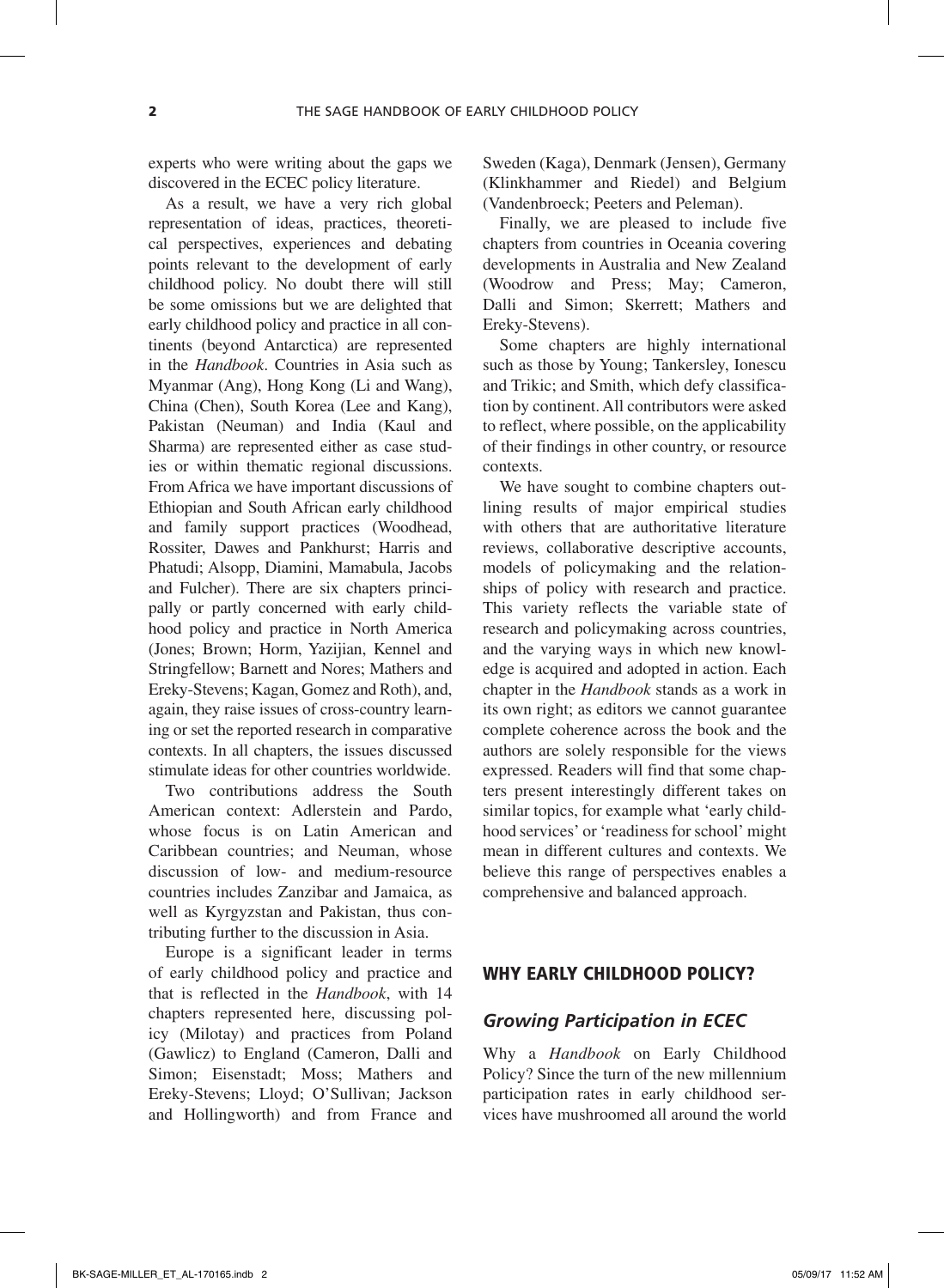with a corresponding expansion of early childhood services, albeit in different forms and of varying quality. In the global 'north', changes in social, economic and labour market conditions since the 1980s have transformed the way that families structure their lives, making shared care between home and ECEC services the new context of children's lives (Dencik, 1989; Singer, 1993). OECD (2016a) figures show that across its member states around 35% of children aged 0–2 years participate in some form of ECEC with a mean average rate increase of five percentage points between 2006 and 2014. For children aged 3 to 5 years, the average enrolment rate is 83.8% across all OECD countries, with some countries having a near universal enrolment rate of 98% or above. Such growing participation rates create challenging policy demands on governments and civil societies to provide the necessary infrastructural arrangements that support the provision of high quality ECEC services.

#### *The Early Years as the Foundation for Later Well-Being*

The expansion of enrolment, especially for the younger age groups, stems also from a strengthening discourse of the importance of the earliest stages of life for subsequent development, as many chapters in this *Handbook* show (see also Rebello Britto, Engle and Super, 2013). The OECD (2012) Starting Strong 'toolbox' refers to the potential for better child well-being, better foundations for lifelong learning, more equitable child outcomes, more female labour market participation and so reductions in family poverty, and better social and economic development in societies – all as a result of young children's participation in *high quality* early childhood education and care services. Beyond the OECD, early childhood development and quality lifelong education is a significant target (Goal 4) among the UN's Sustainable Development Goals (United Nations, 2016). Early education that prepares children for primary school, especially for children who are most at 'risk of being left behind' (p. 220), is seen as a cost-effective strategy for eliminating disadvantage and contributing to economic and societal development (Woodhead, Rossiter, Dawes and Pankhurst, this Volume). Governments thus increasingly see ECEC as an investment for the future, tied to economic growth and well-being as well as the development of human capital.

#### *ECEC as Investment for Economic Productivity*

This link between children's care and education and the economic productivity of nations has made the provision of ECEC a national and global priority, shifting responsibility for very young children out of the private space of the family to the public and global space. Rebello Britto et al. (2013) describe this global trend as 'positive and promising' (p. 3) but argue that the situation for a majority of young children and families globally 'is not good' (p. 3), as we will see in some of the chapters that follow.

#### *Diverse Range of ECEC Services*

The increasingly diverse and complex socioeconomic and political contexts of ECEC services is very evident in this *Handbook*. Some chapters describe innovative approaches to these issues, including reaching marginalised children and families. Others suggest that low resource does not necessarily mean low quality ECEC, although when resources are low deciding priorities is a challenge. It is clear that some obstacles remain to achieving equitable services, in particular for low-income families and in lowmiddle-income and 'fragile states' defined by the OECD (2016b) as susceptible to political and economic instability, where policy frameworks have insufficient capacity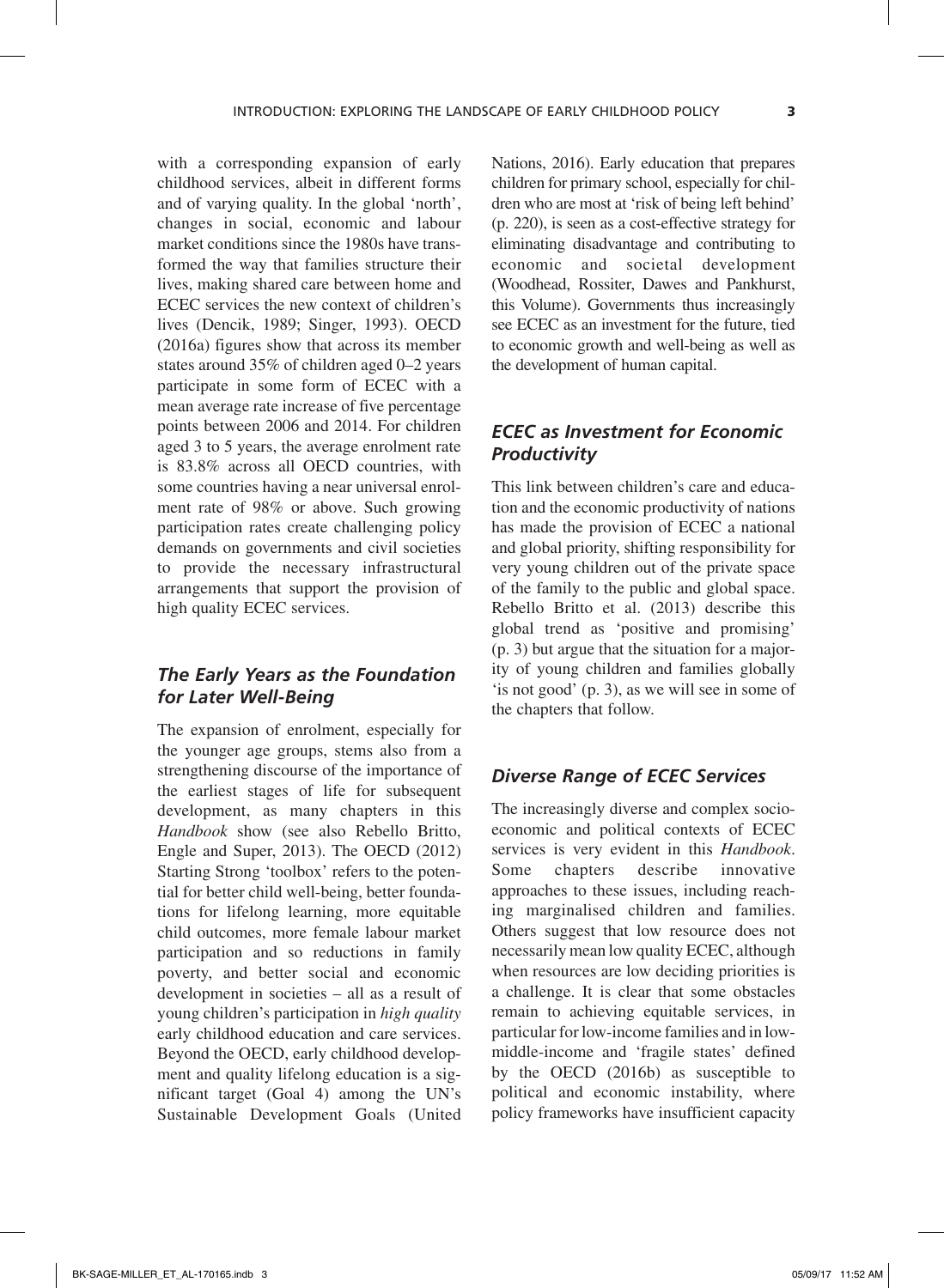or are slow to develop. Challenges to policy frameworks are also evident in more economically and politically stable countries, with many reporting major shifts in the ECEC policy landscape through a massive increase in privately owned EC services creating what some call a mixed economy of childcare. In both cases a common theme is the call for systemic approaches to policy, whether this be government-led or in partnership with private providers.

#### *Aim of the Handbook*

In this *Handbook* we have aimed for an international and global reach which, although not comprehensive, aims to bring critical attention to the nature of ECEC policy and its relationship to research, service provision, and practice. Simpson and Connor use the term 'policy literacy' (2011, p. 2) to argue that it is essential for those committed to working both with and for ECEC services to achieve an awareness of policy and its implications for services and practice in order to understand its impact on the lives of children and families. This would include asking key questions such as: Whose interests does a particular policy ultimately serve? Whose viewpoints are represented (or ignored)? What are the alternatives? How can existing policy be challenged? What is included and what is missed out? (Simpson and Connor, 2011). Our aim is that by including multiple perspectives, this *Handbook* enables readers to take a critical perspective to some of these questions.

#### *Organisation of the* **Handbook**

#### *Content preview*

The *Handbook* is organised into five Parts. **Part I** highlights the important relationships between research, policy and practice. As we have noted already, policy interest in ECEC has been growing worldwide and chapters in Part I document policy levers and drivers for improving services through 11 country or regional case studies. Chapters in Part 1 serve to remind us of significant common concerns across markedly different local contexts: about quality of services and equity of access; about cost and affordability; and about the balance in focus between care and education in the services on offer. They also highlight that shifts in policy directions are strongly embedded in societal views of children and childhood, as much as they also reflect the political, historical and economic realities that vary tremendously across different regions of the globe, and sometimes within country borders.

**Part II** addresses critical issues related to ensuring that equitable and high quality ECEC services are accessible to vulnerable children and their parents across different cultures and contexts. We see that national policy frameworks are an important tool for creating enabling spaces for the development and implementation of ECEC services but also that innovative, localised and lowresource interventions have an important role to play. The chapters cover well-established models of ECEC and new initiatives. Themes across chapters include the 'schoolification' of ECEC, ECEC as investment in human capital, the funding challenge, and lack of intersectoral coordination.

**Part III** examines various ways in which ECEC services perform an important function in supporting families. From South Africa we look at how the Isibindi model is working within the communities to help rebuild family life in the face of multiple losses caused by HIV/AIDS. The model of integrating the concepts of care, support and upbringing, as well as broad-based education as a framework for ECEC, is one at the heart of Children's Centres in England. Chapters in Part III also discuss the position of children in foster care, and the importance of monitoring and supporting good health as a foundation for children's all-round development.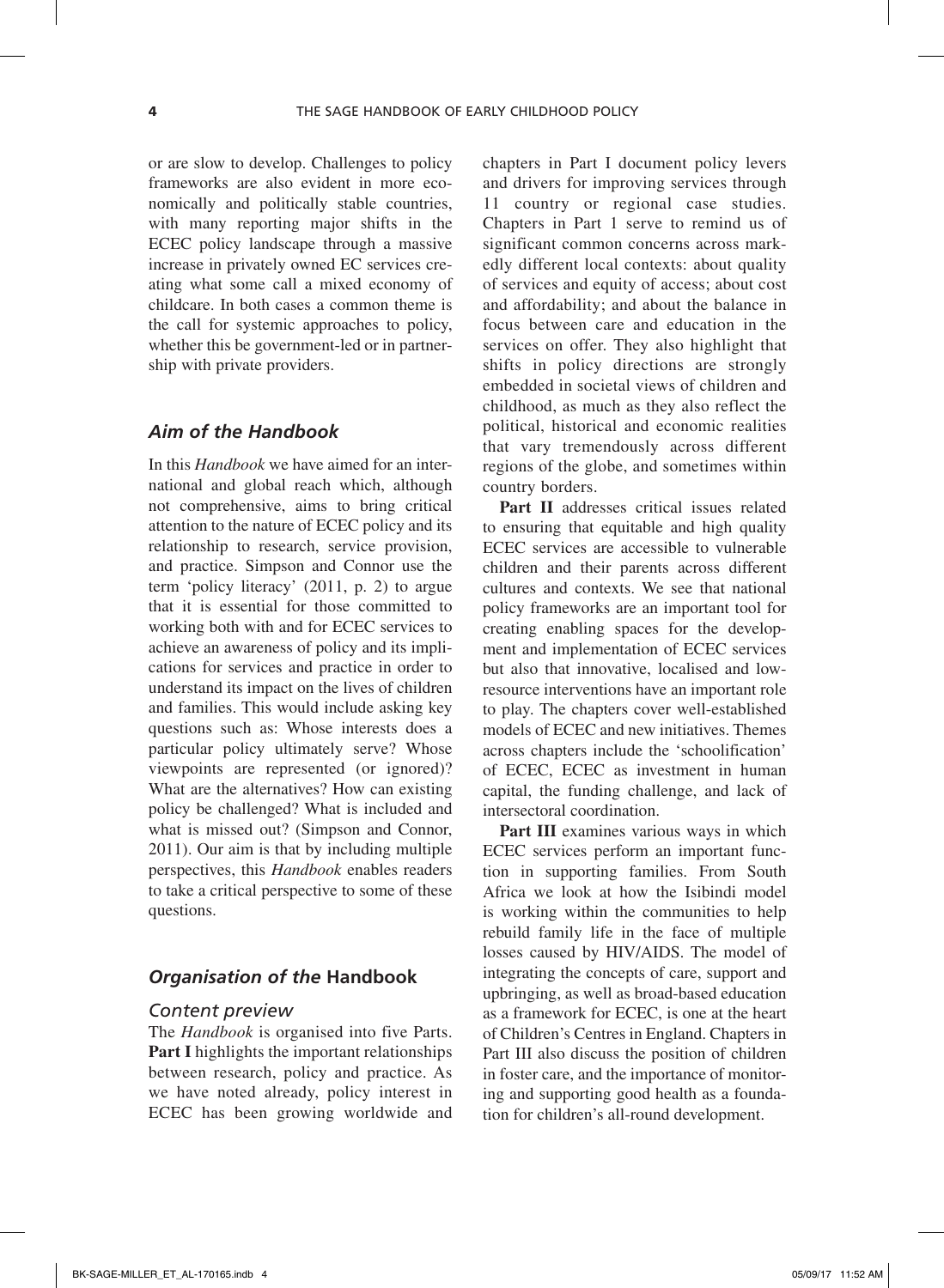**Part IV** presents perspectives on participation, rights and diversity in ECEC. Young children have participation rights through the UNCRC (United Nations Convention on the Rights of the Child), to which almost all countries worldwide are signatories. However, signing and enacting policy to ensure these important rights for children are not the same. Social, economic and cultural climates have influenced how the UNCRC has been interpreted and how countries have responded to the needs of children and families. Likewise, there has been growing recognition of the increasingly diverse societies that we live in and the need for ECEC practice to reflect the diversity of childhoods in order to foster social cohesion.

Finally, **Part V**, 'Future Directions for Early Childhood Policy', explores the knowledge needed to enact informed policy development and protect and improve the lives of children and families. Chapters in Part V explore the economic benefits of ECEC, the lack of access to services for the very youngest children, the possibility of a common framework to define the quality of ECEC services, and whether traditional research agendas and methods will garner the kind of data we need to make informed policy decisions.

#### Part I The relationships between research, policy and practice: regional and country case **STUDIES**

Part I is made up of 11 regional or country case studies of ECEC policy spanning six continents: Europe, Asia, Africa, North America, South America and Oceania. Collectively, they highlight the important relationship between research and policy and the role of socio-political and historical forces in shaping that relationship. A number of discourses connect the chapters, including the focus of ECEC policy on the early years as a time to promote children's overall health and well-being as well as readiness for school; a time of investment for later economic well-being; a time of promise as well as vulnerability. Instrumentally positioning children as beings-yet-to-become, these discourses compete with others that view children as rights-bearers and 'citizens now', influenced by the global child's rights movement and the policy initiatives of supranational organisations like the World Bank and UNESCO. The discourse of quality, and its frequent competitor quantity, appears in each chapter, accompanying concerns about who pays, in what proportion and with what gain.

Chapter 1 takes us to the policy formation context within the European Union. Milotay offers an 'insider' view of 'evidence-based' policymaking with ECEC policy as the main example. Unpacking the complexity of the term 'evidence-based', Milotay explains that the process of evidence-based policymaking is more complex than a strictly linear relationship between evidence and policy. She argues for more nuanced understandings such as 'evidence-aware', 'evidence-informed', 'evidence-inspired' policymaking, and that there may be no clear 'right' or 'wrong' path to follow.

Chapter 2 illustrates the complexities of ECEC policymaking in the very different social and geo-political context of India. Positioning current policy developments against a critical historical analysis of ECEC provisions across this vast and diverse country, Kaul and Sharma highlight the locally designed and nationally implemented Integrated Child Development Services (ICDS) programmes as the dominant model of ECEC in India. With an improved economy, in contemporary India young children are increasingly positioned as a human resource and as rights bearers, yet the majority of them are still affected by poverty and inadequate health and educational services. In the context of this challenging policy–practice divide, the authors argue for an overall policy infrastructure that goes beyond the single-window approach of ICDS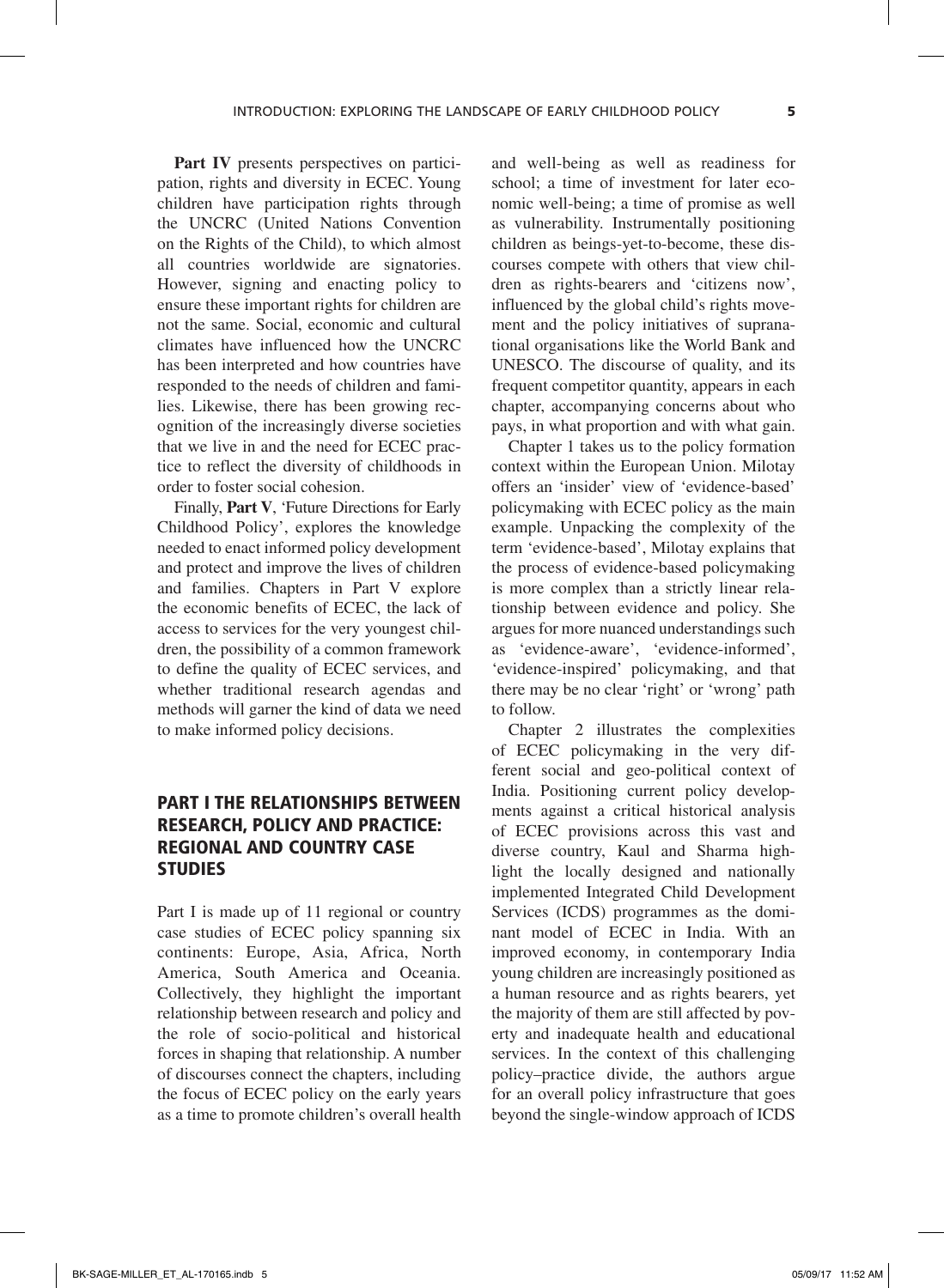and delivers quality, affordable ECEC that meets rising parental expectations for quality education.

Returning to the global 'north', in Chapter 3 Klinkhammer and Riedel argue that Germany has undergone a fundamental shift of social policy from a familialist welfare approach to a focus on social investment and growing human capital – including female labour market participation and seeing children as future citizens. The policy shift has resulted in an instrumental discourse about ECEC as the 'catch-all' solution to increasing female labour market participation, and improving the educational chances of children, particularly those from disadvantaged backgrounds. The authors question the hidden price of the policy shift as undermining the three traditional principles of German ECEC provision: a balance of upbringing (*Erziehung*), education (*Bildung*) and care (*Betreuung*). Germany's disappointing PISA ranking in 2005 is credited with contributing to an increasing schoolification within ECEC. They emphasise the need to be vigilant against the social investment ideology and the accompanying 'institutionalisation' of children, proposing that the social-pedagogical tradition of ECEC in Germany can be a useful alternative.

In Chapter 4, Jensen offers a case study of an integrated, universal approach to early childhood education and care in Denmark, and illustrates a distinctively Danish approach to conceptualising practice, as seen through practitioners' interpretations of videos of practice in three countries – England, Hungary and Denmark. Jensen uses the metaphor of a 'mud-child' to envision the Danish ideal of a child as an active co-participant in ECEC services, who is free, active and 'can find expression most readily outdoors' (p. 79). However, Jensen finds that this ideal is under threat from a policy-led invasion that is elevating the status of more prescriptive intervention programmes and perhaps sidelining the professional judgement of highly trained practitioners.

In Chapter 5 Kaga provides a comparative analysis of the relationship between ECEC and primary school policy in Sweden and France through the lenses of globalised discourses about ECEC and different views of children and childhood. Kaga's reflections on the impact of globalised educational evaluations such as PISA on workforce policies in Sweden provide a link back to themes introduced in Chapter 3.

In Chapter 6 the focus shifts to East Asia and the Asia Pacific region which includes countries which the OECD (2013) classifies as 'fragile'. Ang offers a critical examination of the role of supranational organisations like the United Nations, the World Bank, UNESCO and UNICEF in making services for children a worldwide policy priority. She challenges us to contemplate how constructions of children's place in the world reflect cultural and societal worldviews and the need for debate around such constructions and their implications at the level of children's lived experience. Focusing on Myanmar as a case study, Ang highlights that ECEC policy is a multi-dimensional issue and poses considerable structural as well as conceptual challenges, particularly in resource-limited fragile nations; she argues that equitable ECEC policy requires innovative approaches and continued open debate.

Remaining in Asia, Chapter 7 takes us to Hong Kong and the challenges faced by the government in introducing three years of free early childhood education in a completely privatised market. Li and Wang provide a fascinating insight into how different economic ideologies shape perceptions of what is possible, fair and equitable, not only conceptually but also at the level of policy infrastructure and practical implementation, to ensure what they call the '3A2S' framework: affordability, accessibility, accountability, sustainability and social justice of early childhood education services. Li and Wang explore the likely challenges to the implementation of the new policy as its financial implications play out in practice; they call for ongoing monitoring and evaluation of its impact.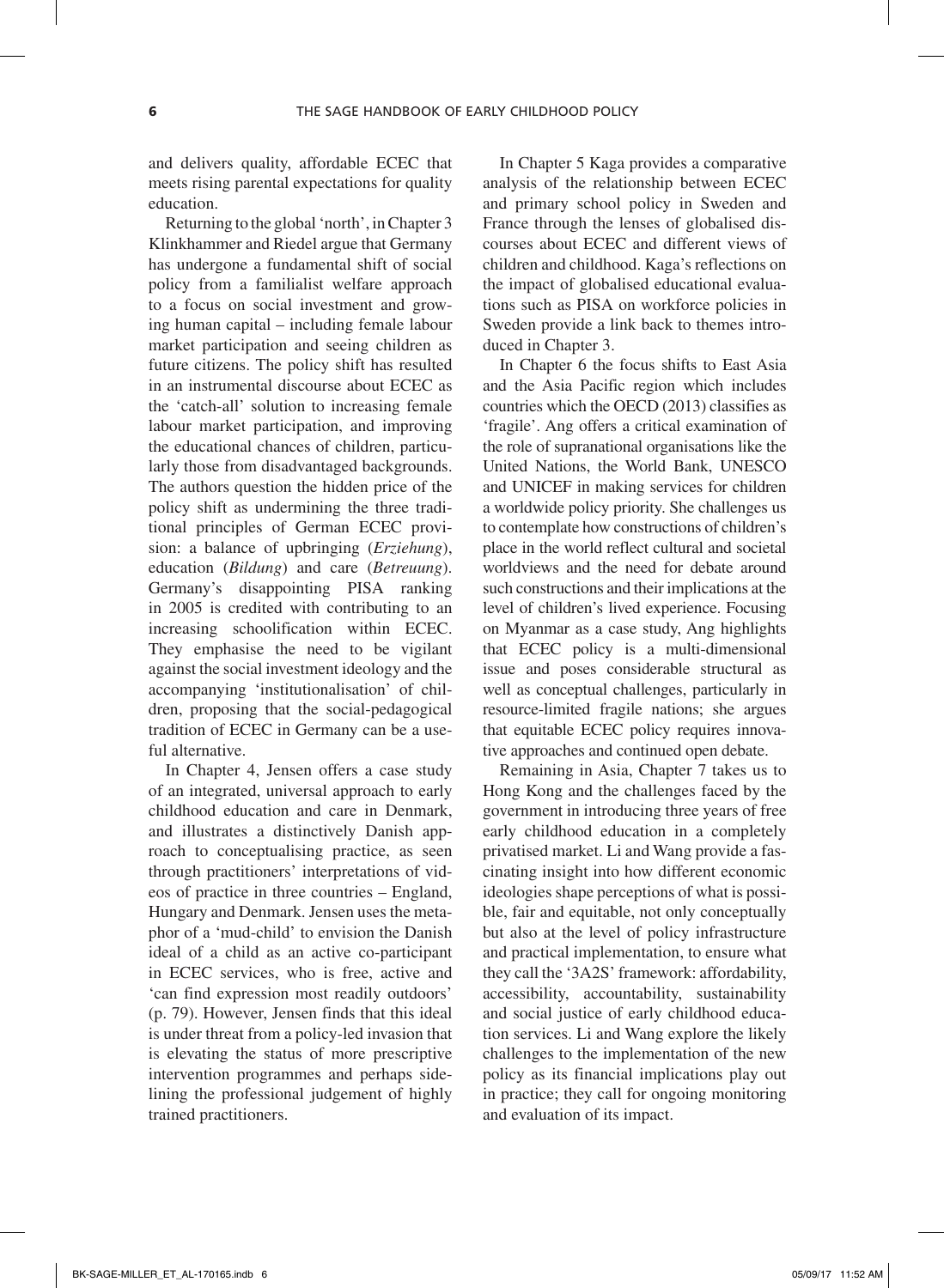Chapter 8 shifts us geographically to the United States and focuses on historical and more recent ECEC policy as it relates to children under 5 and families living in poverty; the chapter documents changing attitudes and subsequent policy responses over time. Whilst recognising the achievements of some key early intervention programmes such as the Perry Preschool Project, Head Start and Early Head Start, Jones critiques a fragmented system at federal, state and city levels which has resulted in 'conflicting multiple regulatory systems, separate technical assistance systems, disconnected research agendas, overlapping segmentation of the populations to be served, and wide variability in state certifications [for teachers]' (p. 141). She argues for a more coherent approach to early childhood services to address the needs of young children and their families.

In Chapter 9 we change continent to Oceania and a first-person account of policy advocacy and change in Aotearoa New Zealand. As a long-time activist, ex-childcare worker, university professor and policy actor, May traces the shifts in EC policy in this small and innovative country which was among the first to move away from a split system of care and education provision and subsequently developed an EC curriculum document – *Te Wh¯ariki* – that has drawn worldwide attention. Along the way, May shows that in New Zealand, as elsewhere, issues of systemic quality infrastructure continue to be a concern, with recent changes to regulations relating to staff qualifications, and ongoing privatisation of the ECEC sector being contemporary challenges.

Returning to East Asia, Chapter 10 is a wide-ranging account of the evolving nature of ECEC policy in China – including the supplanting of the one-child policy with a two-child policy from January 2016. We get a sense of the challenges faced by central and local governments in building a strong infrastructure for quality ECEC provision that is equitably accessible to all children in a country as vast and as populous as China, including large expanses of impoverished rural areas. In the new social context of the two-child policy, the expected increase in the number of children is likely to further exacerbate existing issues of quantity and quality of ECEC services. Chen argues for a strengthened policy infrastructure, increased funding allocations, a focus on quality assurance and making social equity a top priority.

Part I concludes with a chapter by Adlerstein and Pardo (Chapter 11) analysing the 'highlights and shadows' in ECEC policy in Latin America and the Caribbean. Echoing the situation in many other countries, the highlights include the enthusiastic pursuit of strategies to expand ECEC services, strongly supported by supranational organisations; the expansion of coverage of both formal and community-based services, and growing enrolment figures; as well as the development of curricular frameworks and teacher education models. Among the shadows are fragmented policy responsibilities across different governmental agencies, a split-system model of ECEC provision with welfare-style 'care' settings for 0–3-year-olds, and a more learning-focused and schoolified provision for 4–5-year-olds, negatively impacting on playful and holistic approaches. Adlerstein and Pardo call for the breaking down of 'bureaucratic silos' and 'service duplication', and the need to build a systematic database for evidence-based policymaking – again a frequent plea across the chapters.

#### Part II Equitable Early Childhood Services: Intervention to Improve Children's Life Chances

The chapters in Part II are generally framed in terms of intervention programmes to provide education and care, preferably of high quality, to vulnerable and disadvantaged children and their families. Preparation and 'readiness for school' is an underlying theme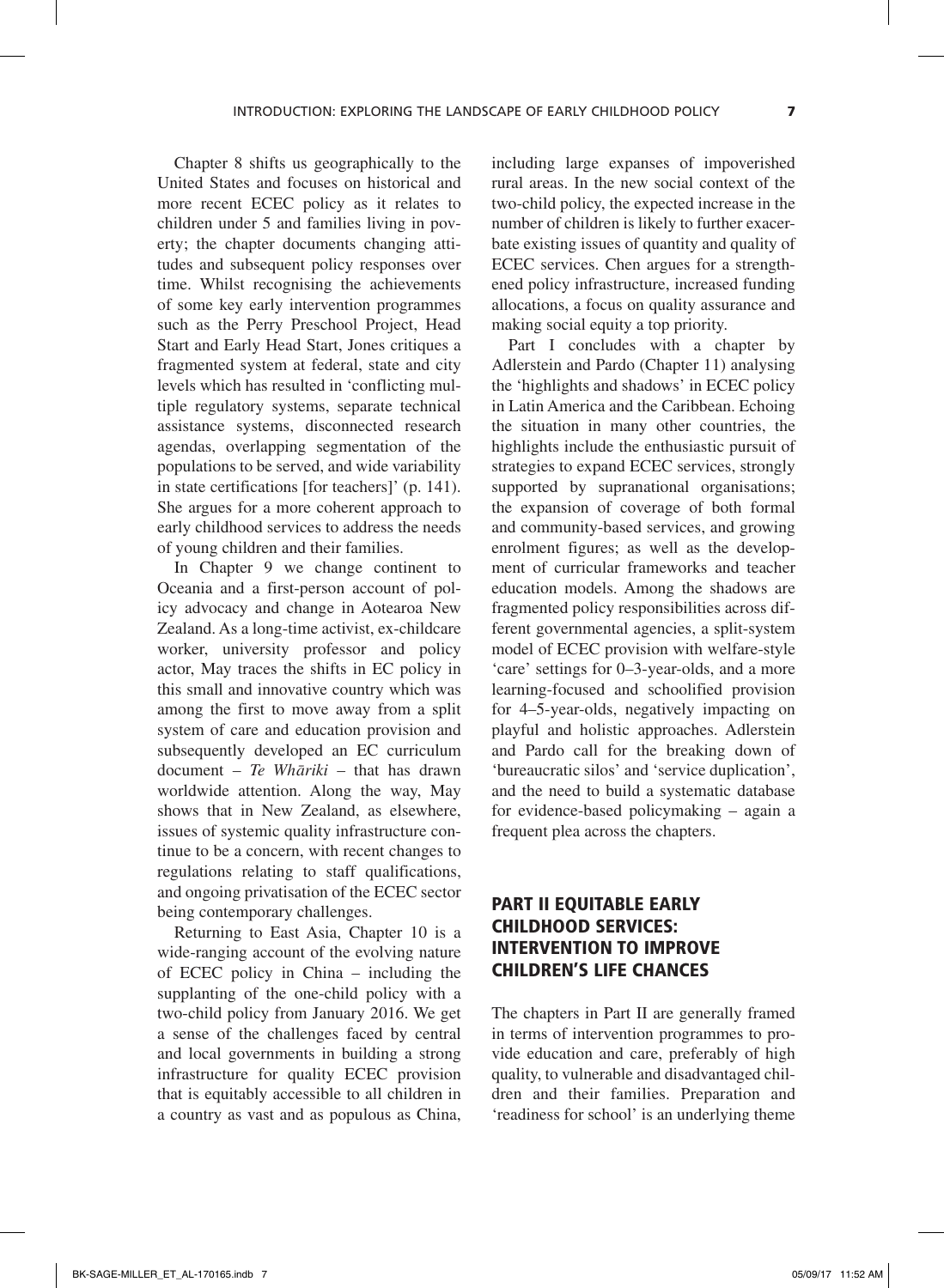and for Brown (Chapter 17) is the main focus. We see what this means in diverse contexts through case studies illustrating different approaches to early intervention ranging from a bold project in Ethiopia where the expansion of education has been from a very low base (Woodhead et al., Chapter 13) to an account of a well-established programme in the United States (Horm et al., Chapter 18). Such diversity illustrates how equitable services in ECEC can mean very different things in different country contexts; for example, terms such as 'preschool', 'preprimary', 'readiness for school' 'workforce training' are differently conceived and interpreted – as indeed are the terms 'education' and 'care'. Equity issues are raised around gender, private and public services, and the life chances of children from lowand high-income families. The type, extent and quality of services are closely linked to resources and policy action and inaction but the challenges of evaluating outcomes and impact remain.

The first two chapters in this Part feature South Africa (Harris and Phatudi) and Ethiopia (Woodhead et al.). In Chapter 12, Harris and Phatudi acknowledge that South Africa is a country with a legacy of inequity due to the apartheid system which marginalised its majority population and excluded them from ECEC and primary education programmes. Their chapter focuses on the implications of both community-based initiatives and national policies. Intervention strategies include home visiting in rural areas, parent support focused on health, nutrition and educational stimulation, and training for practitioners/community workers. The authors critique five early childhood programmes featuring innovative approaches but note the challenge of evaluating outcomes and of taking these programmes to scale.

In Chapter 13, Woodhead, Rossiter, Dawes and Pankhurst report on an ambitious project in Ethiopia which is part of a larger Young Lives Project (2010) to scale up early learning across the country via ECEC programmes.

Starting from a very low base the goal is to move from around 25% enrolment in 2013 to 80% by 2020. The authors name the challenges facing ECEC services: ensuring good governance, sufficient resources, well-trained and remunerated teachers and quality, age appropriateness and child-centred curricula and pedagogy.

The message from Neuman in Chapter 14 is that in developing countries, young children who would most likely benefit from quality early childhood development opportunities are the least likely to receive them. Three policy challenges have global resonance: reaching the most disadvantaged with quality services; building bridges across sectors; and filling the funding gap. Neuman profiles innovative solutions to providing ECEC in four developing countries: Kyrgyzstan, Zanzibar, Jamaica and Pakistan, thus offering an optimistic outlook contending that low cost does not necessarily mean low quality.

The historical split in many countries between education and care is described in Chapter 15 by Moss as 'bequeath[ing] a dysfunctional legacy' (p. 256); intersectoral coordination is seen as a key factor in achieving quality in ECEC. The chapter asks, 'What place for "care" in early childhood policy'? and is framed through the contrasting cases of England and Sweden. Sweden has a fully integrated early childhood system staffed by graduate pre-school teachers and qualified assistants with opening hours that support working parents. Parental fees are a small percentage of the public funding. The chapter explores why, in England, despite the efforts of a Labour Government between 1997 and 2010, integration stalled and confusion continued over the terms *childcare* and *education*  in policy documents, in the press and in general usage. The chapter concludes by offering four policy points as a basis for discussion.

Poverty and low-income families are not just the province of developing and lowresource countries. In Chapter 16, in a case study of ECEC in England, Lloyd offers an analysis of barriers that hinder access to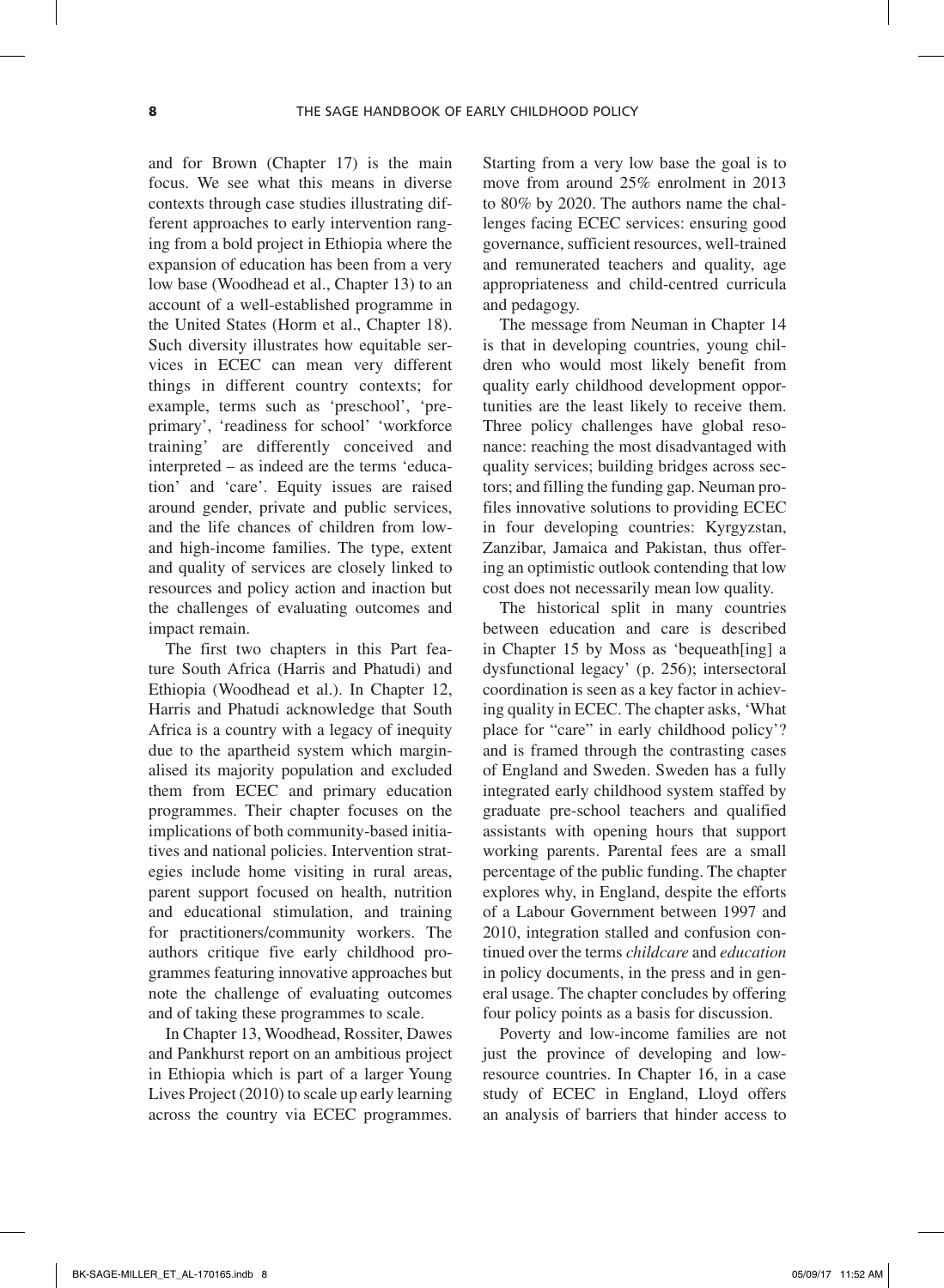ECEC for children growing up in poverty and a critique of the policy instruments for delivery. The chapter details three policy rationales for the justification of ECEC in England: *social mobility* reflected in publicly funded services; *economic wellbeing;* and *social justice* to eliminate inequalities, underachievement and to support inclusion. Lloyd identifies the challenges for equitable access to quality provision arising from the increasingly marketised early childhood system and highlights the need to revisit the role and location of ECEC within social welfare provision.

In Chapter 17, Brown offers a comprehensive account of school readiness as it has evolved in the United States. He critiques four frameworks through which school readiness can be understood: nativist, empiricist, social constructionist and interactionist. Unpacking the complexity of the construct he recognises 'the multiple factors that affect children's growth and learning across all of their developmental domains during childhood and later life' (p. 287). Whilst acknowledging that large numbers of children enter school lacking the academic and/or social skills needed for later school success, the chapter concludes that school readiness is being narrowly framed by policymakers and other stakeholders and needs to be rethought in the context of cultural and global contexts.

Chapter 18 closes Part II with an 'insider' view of Educare, a comprehensive early childhood education programme model in the United States designed to meet the needs of young children and their families who live in poverty. The authors, Horm, Yazejian, Kennel and Stringfellow, include a co-founder of the programme, an administrator and two evaluators. The Educare programme builds on the well-established Head Start programme but with enhanced funding. The chapter describes a range of strategies to effect policy changes that support best practices in early childhood education at the city, state and national levels which could provide insights for countries in the earlier stages of programme development. These include: the power of public–private partnerships, disseminating research and identifying policy barriers. The authors end on a cautionary note, that funding and systems are needed to support programme coherence, quality and access.

#### Part III Extending practice: the role of early childhood services in family support

The chapters in Part III examine, in various ways, the contribution of early childhood services to addressing social disadvantage and in particular the role of services in supporting families to do so. It is increasingly recognised that to realise the aim of supporting early childhood development as a holistic, multidimensional phenomenon, embracing health, cognitive and social development, and children's place as citizens of communities, services must engage with families. It is no longer enough to focus just on cognitive outcomes through education at age 3 or 4; nor to provide 'care' that suits labour market participation. Young children benefit most when services are integrated, and offer, in addition, critical advice and support that challenges, encourages and guides what happens in the home environment too.

In Chapter 22, Eisenstadt documents an important, perhaps seismic, shift in English policy for young children and families: the introduction by government of area-based integrated care, education and support services aimed at families with young children living in areas of acute social disadvantage, but open to all to avoid stigmatisation of attendees. A national evaluation found that these programmes took a long time to develop, and were subject to changes of governmental direction, but did show benefits for children and positive effects on parents' behaviour to support children's development.

Young, in Chapter 23, focuses on the role of health services in promoting children's wellbeing. She analyses the neuroscientific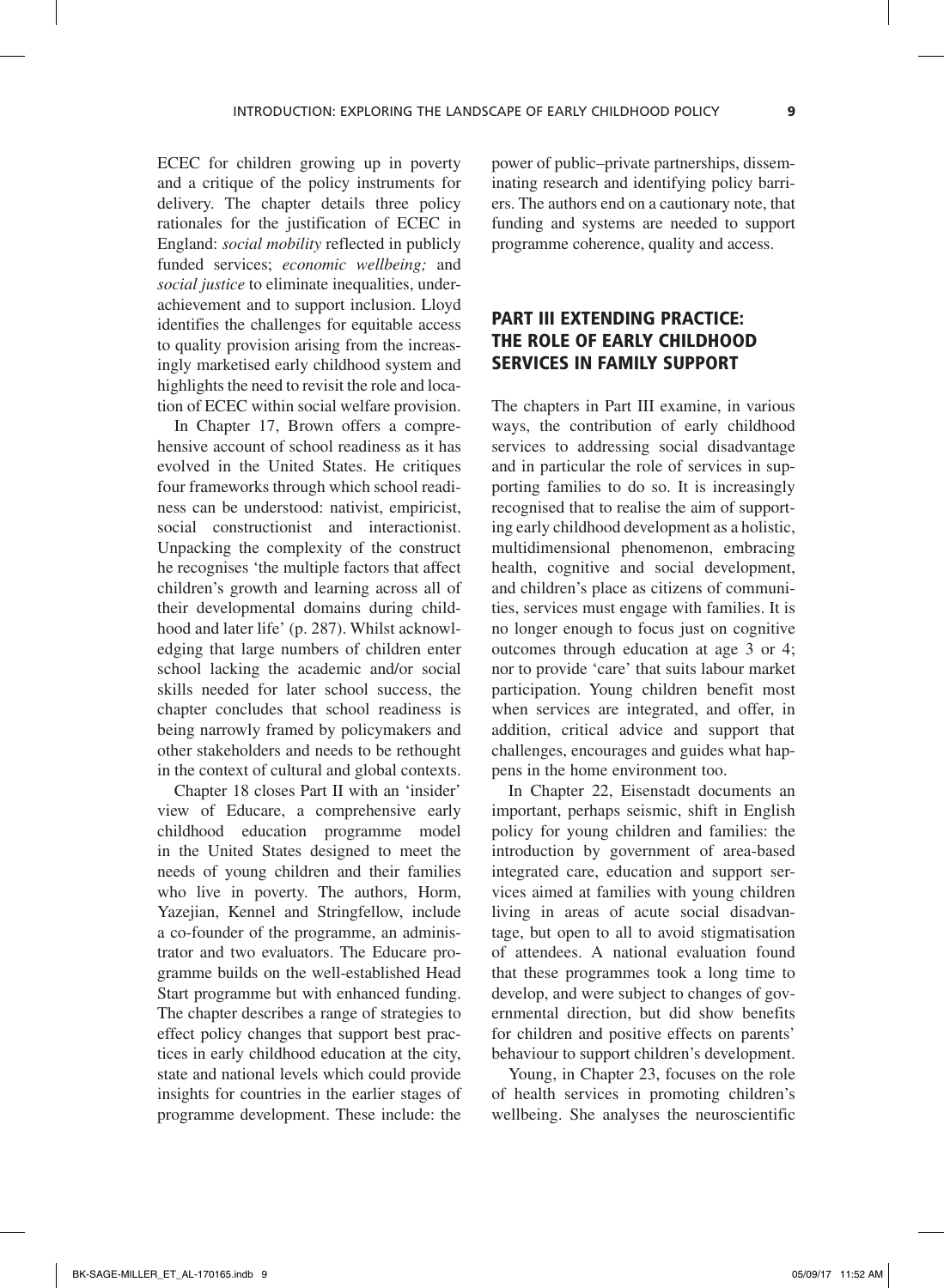background to a well-known epithet in educational research and policy, that early adversity predicts poor health outcomes, and that caring, responsive adults, who foreground communication skills, can do much to alleviate disadvantage if they engage with young children and their parents. She advocates a 'life course health development model' (p. 386), which, in much the same way as the English programmes Eisenstadt describes, address early development from multiple angles, combining health promotion, education and social protection.

O'Sullivan puts the theory into practice in Chapter 19. She describes a new, social enterprise model of 'childcare' which explicitly addresses social disadvantage, by offering nearly half their places free of charge and by having high expectations of all children and of home learning. Knowing that previous research had shown that childcare practitioners often unwittingly had a negative bias against parents living in poverty, O'Sullivan's model puts considerable emphasis on a curriculum of stretching, encouraging and celebrating learning, literacy, language and the expressive arts, all in contexts of nurturing friendship across settings representing high levels of cultural and socio-economic diversity.

In Chapter 20, Allsopp, Dlamini, Jacobs, Mamabolo and Fulcher discuss their work to develop family support practices in South Africa in the particular context where high levels of illness and death of parents through HIV/AIDS, leave the care of children to peers and grandparents. The chapter discusses the work of a community-based care and protection initiative by childcare workers, called *Isibindi* (*Courage),* in providing lifespace, in situ counselling, practical help with daily activities, and play. Through 'being, interpreting and doing' (p. 350), Isibindi workers enable carers and communities to work through grief, take responsibility for their health status, and for children's rights to schooling, and for practising parenting without physical chastisement of children.

In all these examples, there are common principles: of the importance of meaningful adult–child and child–child relationships; of the power of formative early development; and of children 'owning' their learning through play and discovery. Also evident is the crucial importance of the highly skilled, finely tuned judgements of practitioners to facilitate both optimal development and family engagement.

Among the most disadvantaged groups of children are those who have been abused and neglected and are looked after by the state. In Chapter 21, Jackson and Hollingworth discuss the extreme paucity of information about the social and educational lives of young children in such alternative care, which in England is family-based foster care. Such care is often highly unstable, as young children can be either adopted or returned to birth parents. Despite this being a crucial developmental period, the quality of children's experience is often given little attention over and above being 'safe'. The authors attribute much of this compartmentalised thinking to conceptual, practical and policy splits between 'care' on the one hand and 'education' on the other – splits which have been endemic in the early childhood education and care sphere, while children clearly need both to thrive. By including these examples of family support in wider contexts than just children attending early education and care services, we can begin to imagine alternatives and possibilities for reconfiguration and conceptual translation.

#### Part IV Participation, Rights and Diversity

The United Nations issued a sea-changing document in 1989 after many years of deliberation. The United Nations Convention on the Rights of the Child (UNCRC) took a clear stand about the rights of all children in terms of provision, protection and participation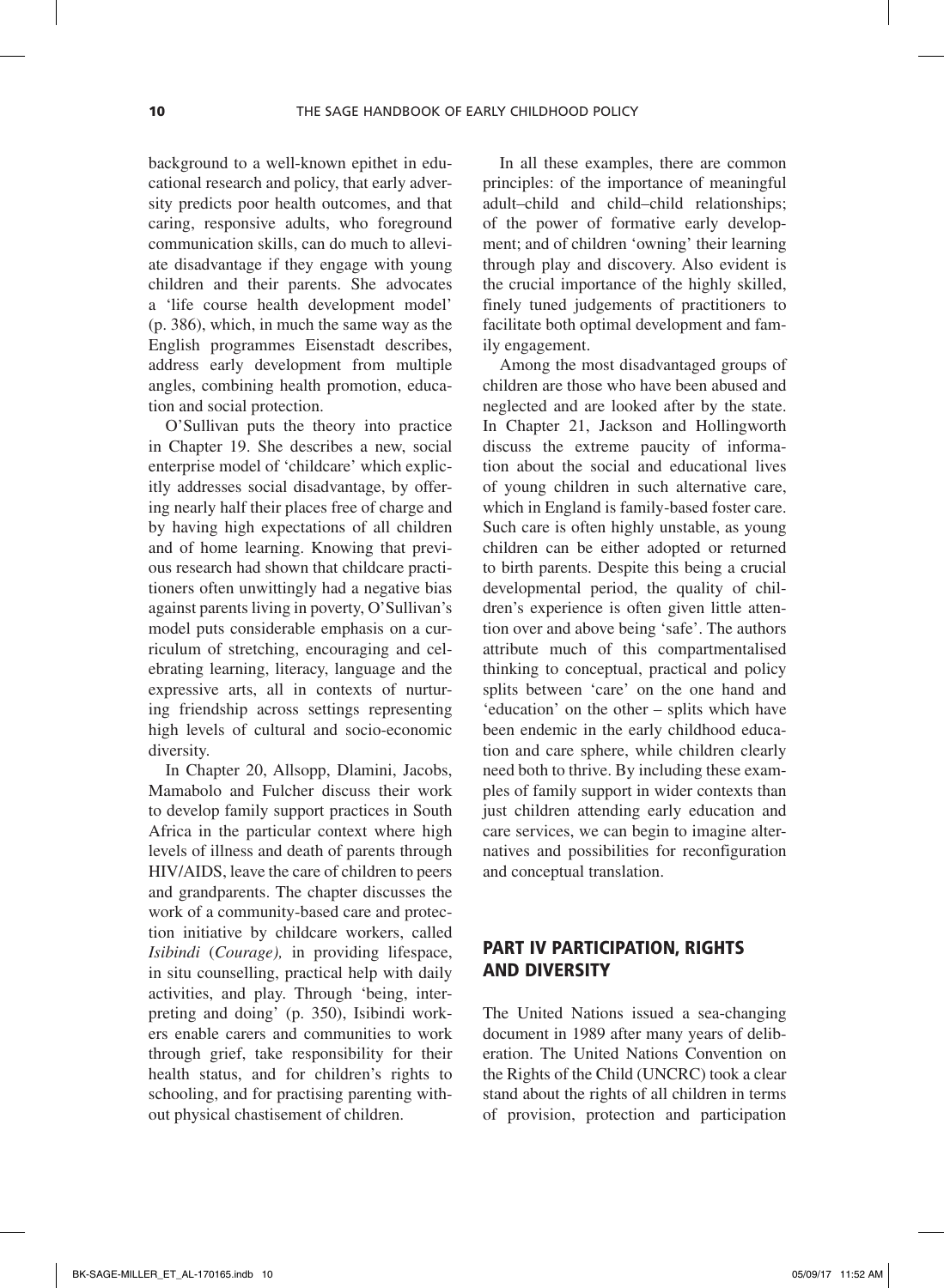throughout the document's 54 articles. Several of the UNCRC articles (e.g. 12, 13 and 14) specifically speak to children's rights to have their own perceptions, opinions and thought processes, while articles 29 and 30 address children's right to both language and religious diversity. With the addition of General Comment 7 from the Committee on the Rights of the Child in 2005, the specific needs and concerns of children from birth to age 8 were spelled out, making the document more clearly inclusive of young children and their particular characteristics. The image of young children that emerges from the reading of these documents is clearly one that considers the rights of children as actors, as individuals with agency, as decision-makers and as forces to be reckoned with in their own lives. The UNCRC provides a solid foundation for the collection of chapters in this Part that look at participation, rights and diversity. Each chapter has examined children's rights to be recognised, respected, protected and educated. And all of the chapters examine the diverse contexts in which we live.

In Chapter 27, Smith provides an in-depth discussion of the ways that UNCRC principles can be used to support services and policies for young children. She notes the challenges UNCRC presents to previously held notions regarding children's abilities to fully engage in discourse, idea sharing and other ways of expressing and constructing knowledge. She urges the reader to consider the paradigm of Childhood Studies, a more holistic approach to ECEC, as the pathway to supporting and enacting children's rights.

The history of how Māori children have lost access to their language through colonialism and educational policies that do not respect their culture and heritage gives yet another perspective on children's rights. In Chapter 26, Skerrett provides a fascinating history of the demise of the Māori language in New Zealand and the beginnings of the Kōhanga Reo movement to revive and save the language. She shares how a non-linguist missionary, Thomas Kendall, created a phonology of the Māori language in the 1800s that provided the basis for a tool for early childhood teachers, many years later, to work with young Māori children. Still needed are policies that support the co-existence of both English and Māori languages in educational settings at all levels.

Vandenbroeck takes yet another view of language learning in ECEC settings and what he calls '(super)diversity' in Chapter 24. He cites the example of classrooms where multiple languages are present, rather than just one or two languages, as an opportunity for pedagogy rather than as a problem to overcome. He challenges a common misunderstanding that suggests there is some knowable norm to which children and families must conform for group-based learning or family support. He warns against the myth of homogeneity while working with children in classrooms or families in support settings. Instead he urges teachers and support group facilitators to view the increasing heterogeneity in ECEC services and families as a platform for understanding and appreciating differences.

Woven throughout the UNCRC document is the subtle expectation that democracy will prevail in the settings in which children live, and in Chapter 25 Gawlicz describes both theoretical and educational practices that embody democratic principles (e.g. Dewey, Bloom, Malaguzzi) as well as actual democratic practices in Poland. As with any theory in practice, the social and political context colours how and what is practised. Gawlicz tells the story of ECEC in a Poland that has previously focused on school readiness and behavioural approaches, predicated on an image of the child as having limited agency and coming to education without previous funds of knowledge. Gawlicz offers an analysis of interviews with teachers who are attempting to embrace democratic practices and explores their ability to overcome obstacles to this end.

In Chapter 28, Lee and Kang's discussion of conditions for North Korean refugee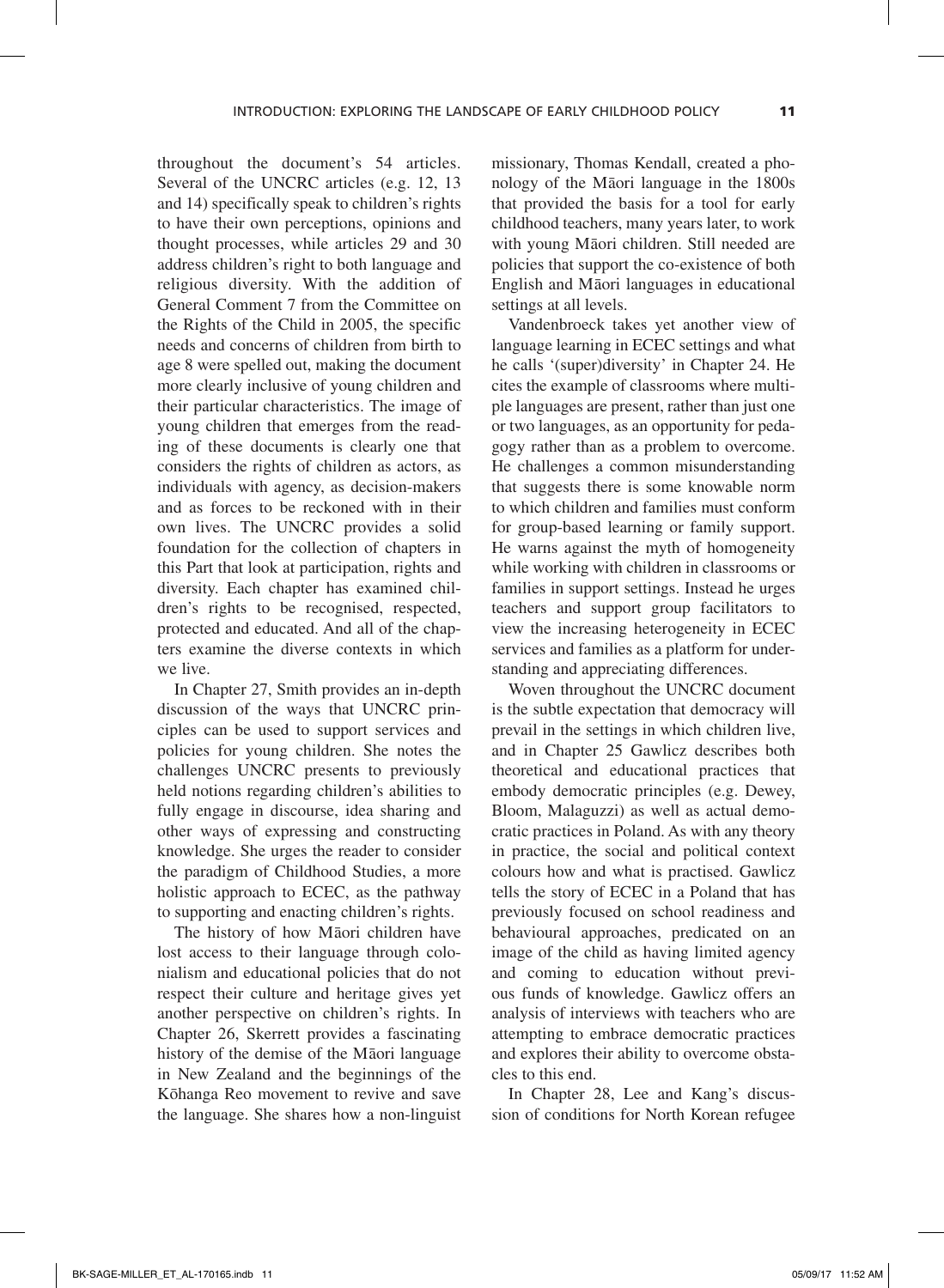children challenges so many of the rights of children stated in the UNCRC: to be safe and cared for, to get an education, to be with their families, to have a homeland, among others. The authors tell the tale of children who move from one repressive country to another searching for relief, only to be denied the right to live and be educated as future citizens in those countries. They note the challenges of social connections, food and exploitation. From an ecological systems perspective, their discussion can be seen to highlight the absence of those outer, protective social circles of people that most children take for granted. The issues in the chapter – that seem so critical – are overshadowed by the world's attention on the nuclear threats posed by North Korea. Meanwhile, there are clearly humanitarian threats of which we all should take note.

#### Part V Future Directions for Early Childhood Policy

The chapters in Part V take us a step back from the case studies, examination of specific interventions, the inclusion of family support and the rights and participation of children, and bring us to some questions about what we need in order to engage in policymaking to improve the lives of all children and families. As in Part I, the complexity of policy development is the theme that links the different chapters in this section. A series of questions about the process of developing informed and relevant policy are engendered: Who gets to inform policymaking? Are all perspectives represented in the process? Do we have the information necessary to help develop policies for young children or are there areas of research needed? Are there infrastructures to be developed in order to engage in the kind of necessary work to improve the lives of families and children around the world?

More specific questions emerge as a result of reading individual chapters. What do we

know about the dimensions of quality in ECEC settings? Have we done the research necessary to identify those dimensions across cultures? Across various economic exigencies? Across the age range of children attending services? Do we have the kind of ECEC workforce to support quality across the age ranges? Do the European Quality Framework and ISSA Quality Framework identify these qualities? Or do we need to develop a framework for considering the many variables defining various policy arenas? There are both process (e.g. appropriate child–adult interactions, curricular choices) and structural (e.g. number of children in the preschool group, professional development of the ECEC professional) issues to consider.

Policy and practice related to children from birth to age 3 has been a neglected area. Two chapters in this Part take on the complex process of ensuring that access to high quality services for these very young children is an important focus of policy agendas. In Chapter 33, Tankersley, Ionescu and Trikic explore five key policy levers and how they can be used to strengthen the quality of programmes for young children, particularly those under 3 years. They do this by examining how the *European Quality Framework on Early Childhood Education and Care* (EQF) was strengthened by ISSA's development of a *Quality Framework for Early Childhood Practices in Services for Children under Three Years of Age.* Through the development of this document, they fostered dialogue around quality and policy development for the very youngest population.

Mathers and Ereky-Stevens, in Chapter 30, comprehensively review international research on the impact of ECEC for children under 3 years of age. They find clear and important benefits of attendance at high quality early childhood settings, especially for cognitive learning, language skills, and – for socially disadvantaged children in particular – social and emotional development. They highlight that the significant features of high quality provision are: warm and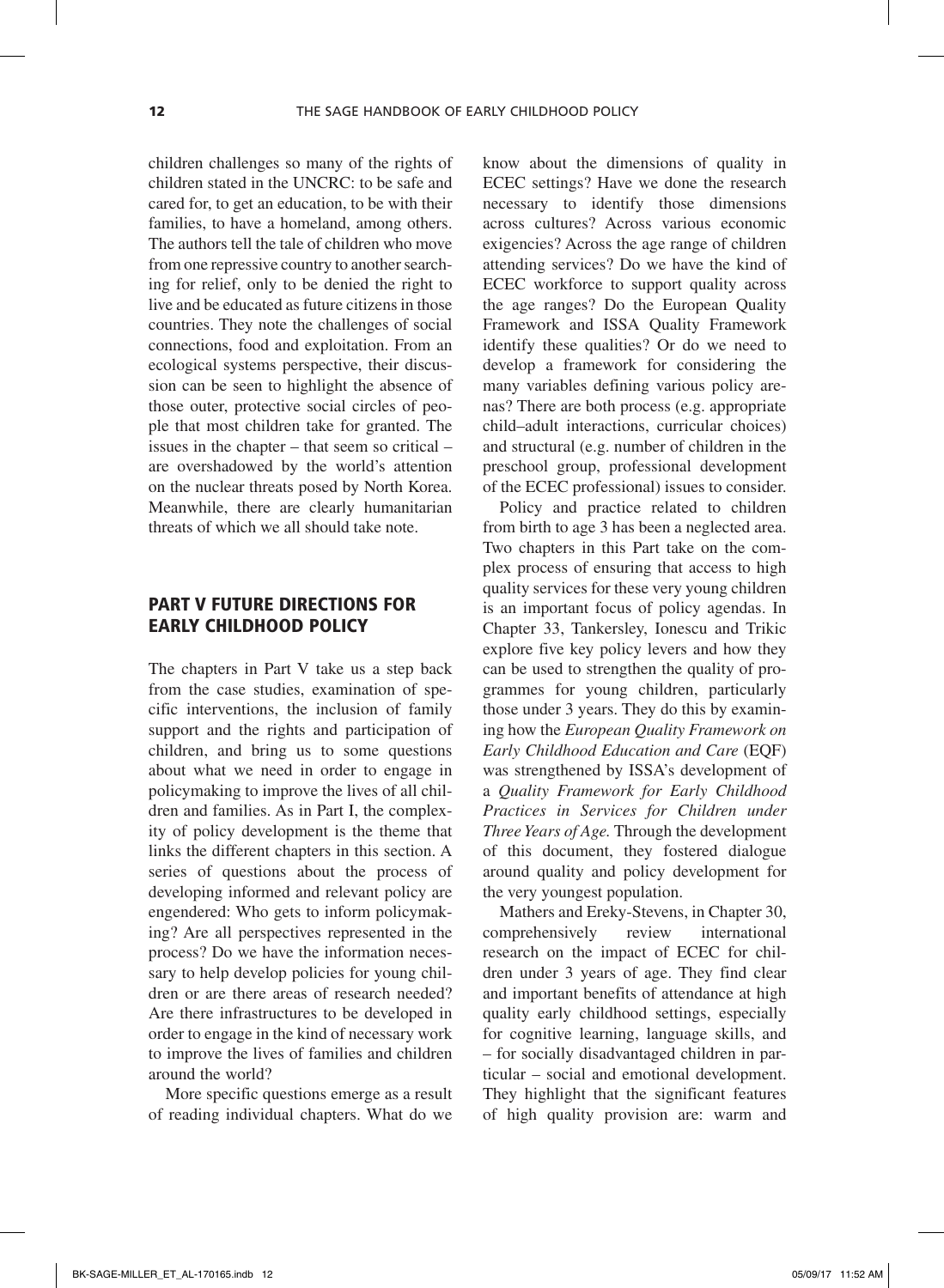responsive adults who offer meaningful relationships and are focused on communicative skills; rich and complex play with peers; and opportunities for much physical activity. The policy implications focus on issues of access for children aged at least 2 and upwards, and high quality practitioner preparation and their ongoing learning.

In Chapter 29, Barnett and Nores take a slightly different approach to the consideration of quality by examining both the costs and benefits of providing high quality ECEC services. They argue that economic research has strong evidence to suggest that public investments (i.e. provided through public policy) yield high rates of return. In other words, there is powerful evidence to support the fact that provision of high quality services to young children, particularly from socially disadvantaged homes, results in positive lifelong impacts. The emphases in their message are recurring themes in this *Handbook*: the importance of government policy and provision that focus on the quality of children's experiences; and the quality of practice by practitioners. The authors suggest that there is often a failure to translate knowledge about quality into policy and practice.

Woodrow and Press provide a different economic analysis of the provision of ECEC services in Chapter 32, as they explore the debate between 'privatization/marketization' and public investment in child-care services in Australia. They document the transformation of ECEC in Australia from publicly funded not-for-profit community-based services to a predominantly market-driven model of provision largely dominated by a publicly listed company called ABC Learning. They discuss the 'spectacular' failure of this company, the government response and the subsequent emergence of an alternative social venture model. They reflect on whether the framing of ECEC services as part of the agenda of women's right to participation in the workforce has had the unintended consequence of supporting the marketisation of childcare as a policy solution.

It is not possible to have high quality ECEC programme without a high quality ECEC workforce. For decades, the field has struggled to define both whether ECEC is/ is not a profession and what the professionalisation of the workforce might look like in terms of policy and practice. In Chapter 35, Cameron, Dalli and Simon compare the integration of the care and education workforces in New Zealand and England, looking at the struggles in terms of policy, politics and lack of political will to invest in early childhood. In part, this is a reflection of the origins of ECEC as a service for very young children – seen as the responsibility of the private domain of the family. It also reflects the connection of ECEC work to the work of women and its historically low status. The New Zealand workforce is highly integrated with unified training for work with children aged 0–5 years and pay parity with primary school teachers, yet even in this 'good news' context, there are signs of retrenchment in policy that remind us of the need for sector advocacy to maintain the gains achieved. This is certainly an example of the vicissitudes of policy.

In Chapter 34, Kagan, Gomez and Roth offer a comprehensive view of ECEC research foci and traditions over the years, looking for guidance that will make the research to policy pathway smoother and more productive. They acknowledge the significant contributions the social sciences have made toward informing policy development. Noting both the valuable contributions and the ongoing debates in the field, they propose a systems approach to research that will bring important sectors together and lead more logically to policy development. The authors note the perennial difficulty that scientists have had in communicating their work in an understandable, translatable form to those who develop policy.

Similar disconnects between research and policy are noted by Peeters and Peleman in Chapter 31. They take this one step further and focus on practice as well. The lack of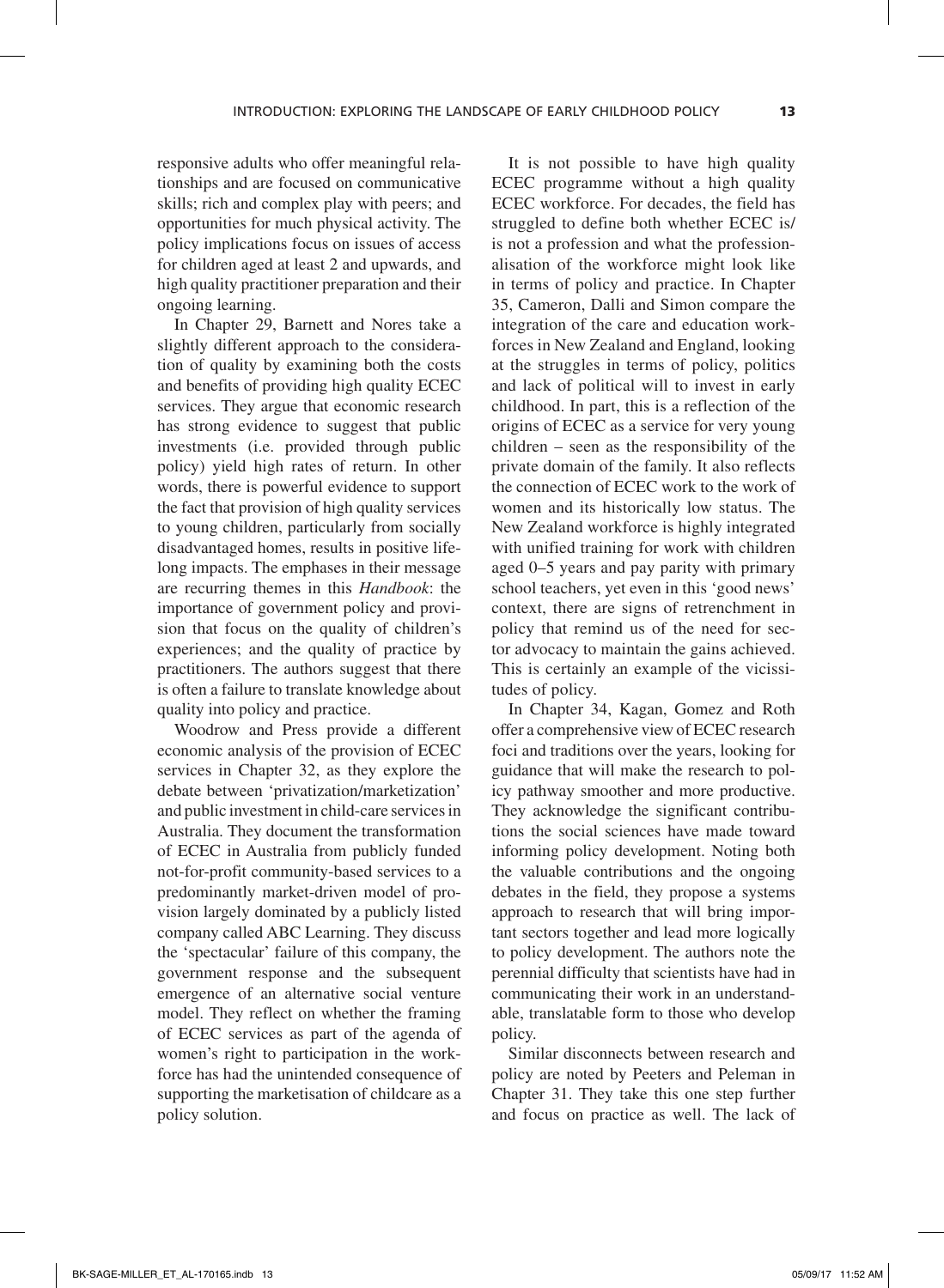common language across these sectors, they say, makes these necessary connections difficult. They offer an example of how these connections can be made through looking at increasing the quality of the ECEC workforce.

#### **CONCLUSION**

It is clear from our broad review of the contents of this *Handbook* that a wealth of experience and expertise is contained within the chapters. In collating this sweeping account of the key arguments of the Parts, we have identified what we see as some important themes that signal the preoccupations of governments and communities within particular contexts, or matters that have captured global consciousness. We have identified issues of principled debate (such as public vs private ownership of ECEC services) and others where the concern is more operational than principled (like breaking down bureaucratic silos). In doing so, our hope is that this volume contributes to a better understanding of the scope and limitations of policy in ECEC and offers opportunities for crossnational learning and discussion.

All the chapters show that ECEC policy is not something that happens in closeted offices separate from people's lived reality; often it arises from that lived reality. Policy may be the product of sustained advocacy or the response to a sudden situation that requires immediate attention. Policy can also arise from big-picture drivers and global movements; or from ideological shifts in local contexts. Policy is dynamic and affects services and lives. It creates change, some of which is not always intended. 'Policy' also exists in the non-written and nonbureaucratic form, represented by what happens in practice and by established traditions of practice. Policy can come about without the proper investigation or vetting that it deserves. For all these reasons, ECEC policy

is complex and challenging and deserves our careful attention.

Contemplating this complexity, it is also very clear that we are in no way 'out of the woods' with regards to endemic issues of quality, equity and funding across different settings of all kinds: cultural, socioeconomic, political. Moreover, there are new challenges of privatisation/marketisation; increased expectations of returns on investment and calls for accountability; a heightened discourse of schoolification and links to global assessment measures. The issue of human capital development is moving in strongly to change the big picture of ECEC policy, leading to a more instrumental view of what ECEC services should be doing. These all compound existing complexities and are worthy of further consideration as they may point to future directions in early childhood policy.

We will return to these and other themes in the concluding chapter of this *Handbook*. We invite you now to delve into the *Handbook* and engage in your own reflections.

#### **REFERENCES**

- Dencik, L. (1989). Growing up in the postmodern age: On the child's situation in the modern family, and on the position of the family in the modern welfare state. *Acta Sociologica*, *32*(2), 155–80.
- Organisation for Economic Co-operation and Development (OECD). (2012). Starting Strong III- A Quality Toolbox for Early Childhood Education and Care. Paris: OECD. Retrieved from http://www.oecd.org/edu/ school/startingstrongiii-aqualitytoolboxforearlychildhoodeducationandcare.htm
- Organisation for Economic Co-operation and Development (OECD). (2013). How do early childhood education and care (ECEC) policies, systems and quality vary across OECD countries? *Education Indicators In Focus, 11*. Retrieved from http://www.oecd.org/education/ skills-beyond-school/EDIF11.pdf